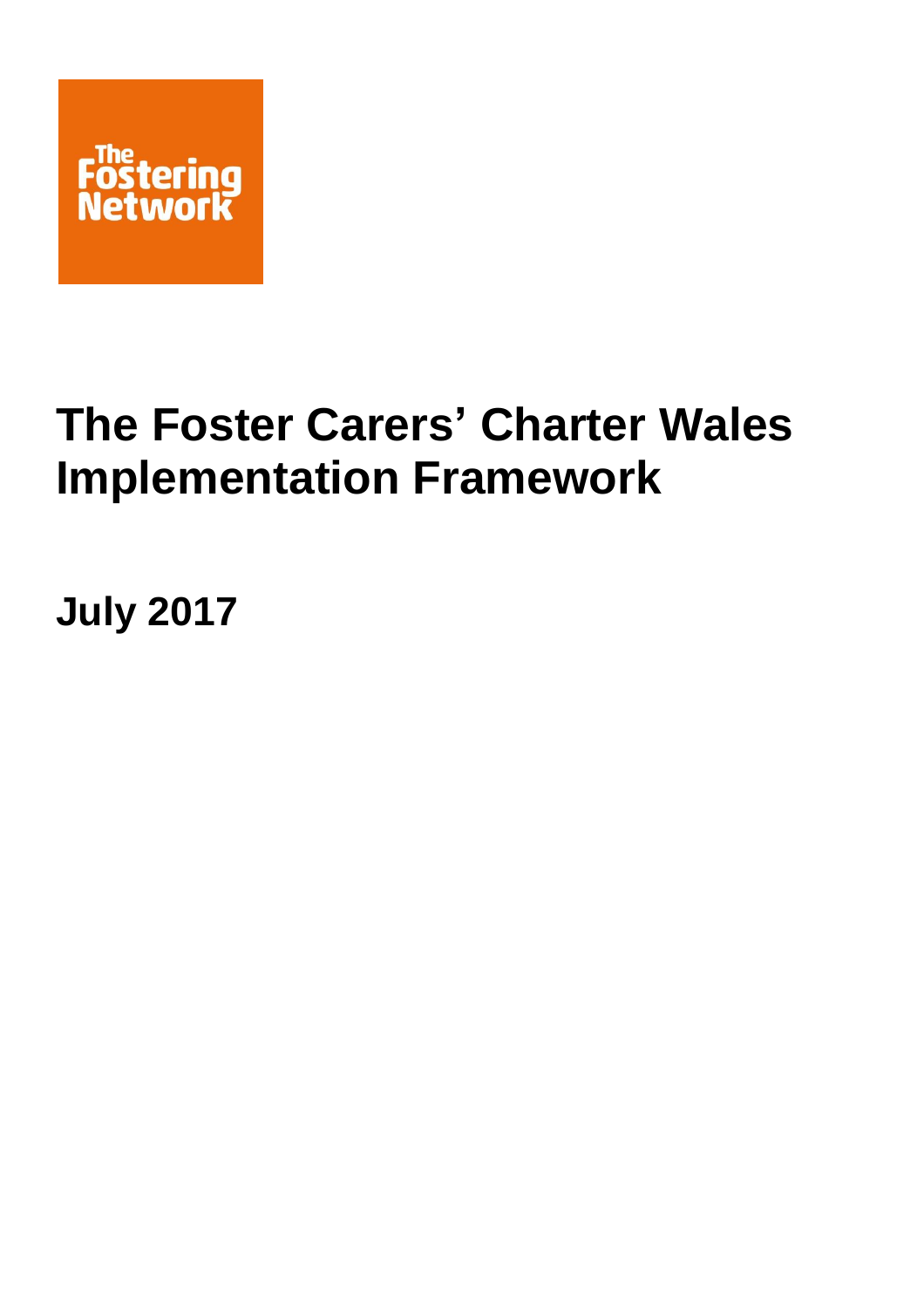# **Contents**

| The Foster Carers' Charter Implementation Framework – a vision | $\overline{2}$ |
|----------------------------------------------------------------|----------------|
| Introduction                                                   | 3              |
| <b>About The Fostering Network</b>                             | 4              |
| Our work in Wales                                              | 4              |
| About The Foster Carers' Charter Implementation Framework      | 6              |
| Part one - Turning the charter into reality                    | 8              |
| Part two - Monitoring progress of the Foster Carers' Charter   | 10             |
| Working in partnership                                         | 11             |
| Information                                                    | 12             |
| Learning, development and support                              | 13             |
| Communication and consultation                                 | 15             |
| Clarity about decisions                                        | 16             |
| Support                                                        | 17             |
| <b>Fair treatment</b>                                          | 18             |
| Respect for the child                                          | 19             |
| Part three - Partners and working together                     | 20             |
| <b>Part four - National support</b>                            | 21             |
| Acknowledgements                                               | 22             |
| Contact details                                                | 23             |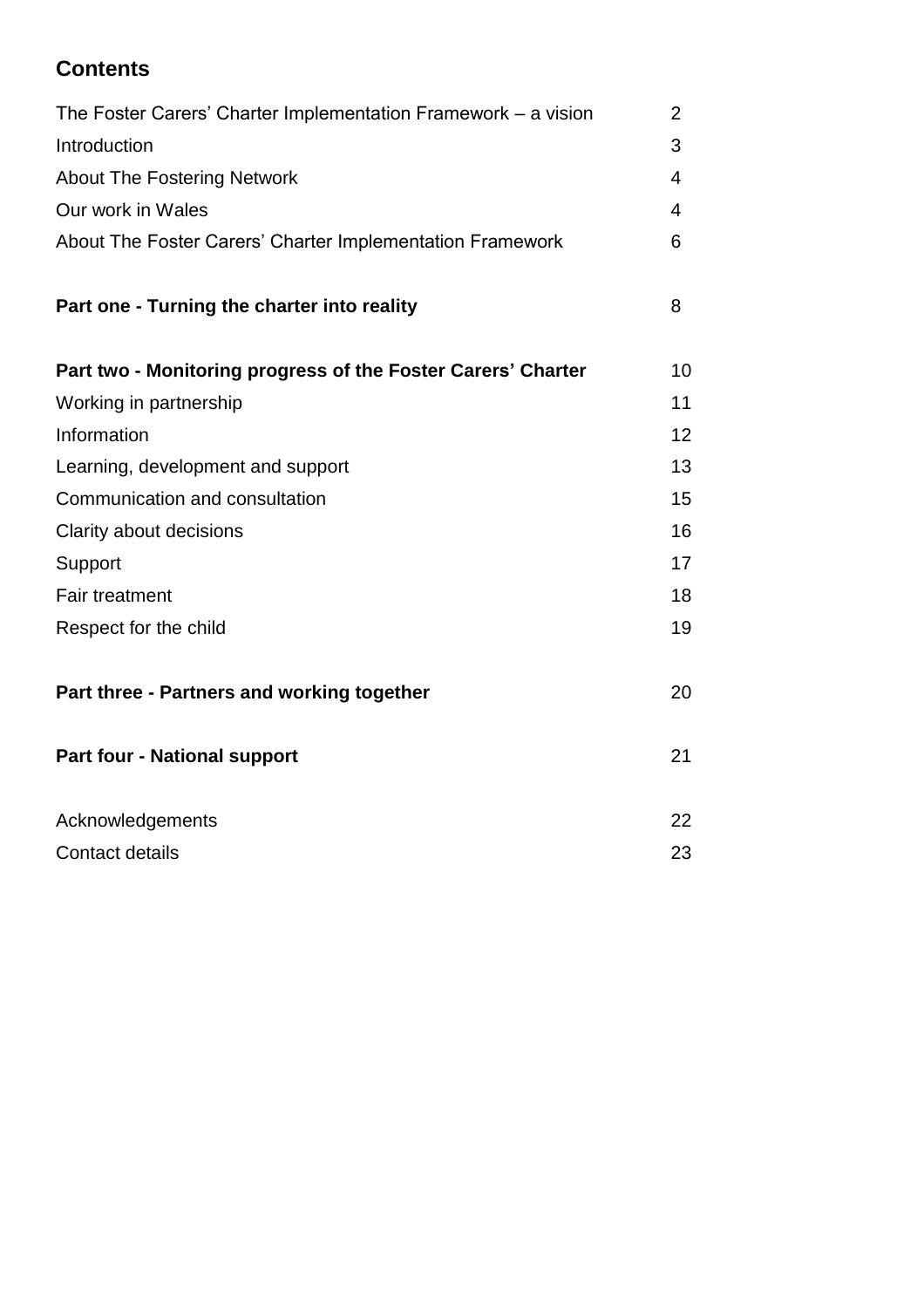# **The Foster Carers' Charter Implementation Framework – a vision**

We know that good foster care makes a real difference to children and young people's lives. Foster carers provide children with stability, security, attachment, and often their first positive experience of family life. However, the system does not always support foster carers to do this. These problems mean that outcomes for such children are not good enough because they are not enabled to meet their potential.

To help fostered children achieve the very best they can, we need a system whereby:

- Every fostered child and young person has security and stability in their foster home, is helped to make and maintain relationships, is supported to stay until they are ready to leave, and is helped to reach their potential.
- Every foster carer is respected as a professional child care expert; given all the information they need to care for each child properly, fully involved in decision making and empowered to make appropriate day-to-day decisions concerning the children in their care.
- Every foster carer is both fairly compensated for the expenses incurred in caring for a child in their home, and paid for their time according to their skills and experience.

The Fostering Network has long campaigned that foster carers should be regarded as full members of the team working with the child. The Foster Carers' Charter, which will be agreed by fostering services and their foster carers, will help to make this a reality.

The charter supports the corporate parent responsibilities of local authorities and sets out a framework of rights and expectations for foster carers. It sets out mutual roles and responsibilities, which are 'owned' by both foster carers and the fostering service. The charter covers issues such as supervision, involvement in planning and decision making, information and payments.

The charter is an important way forward for fostering services in Wales, as it is a promise for service delivery that is owned by everybody involved: the council, the fostering services and foster carers. It will be signed by the cabinet member with responsibility for children's services, and the director for social services.

In this way, a framework is created with which to improve the lives of children in care. This work will enable fostering services to develop their own local charter, so that foster carers get the recognition they deserve and need, to provide children with the best possible care.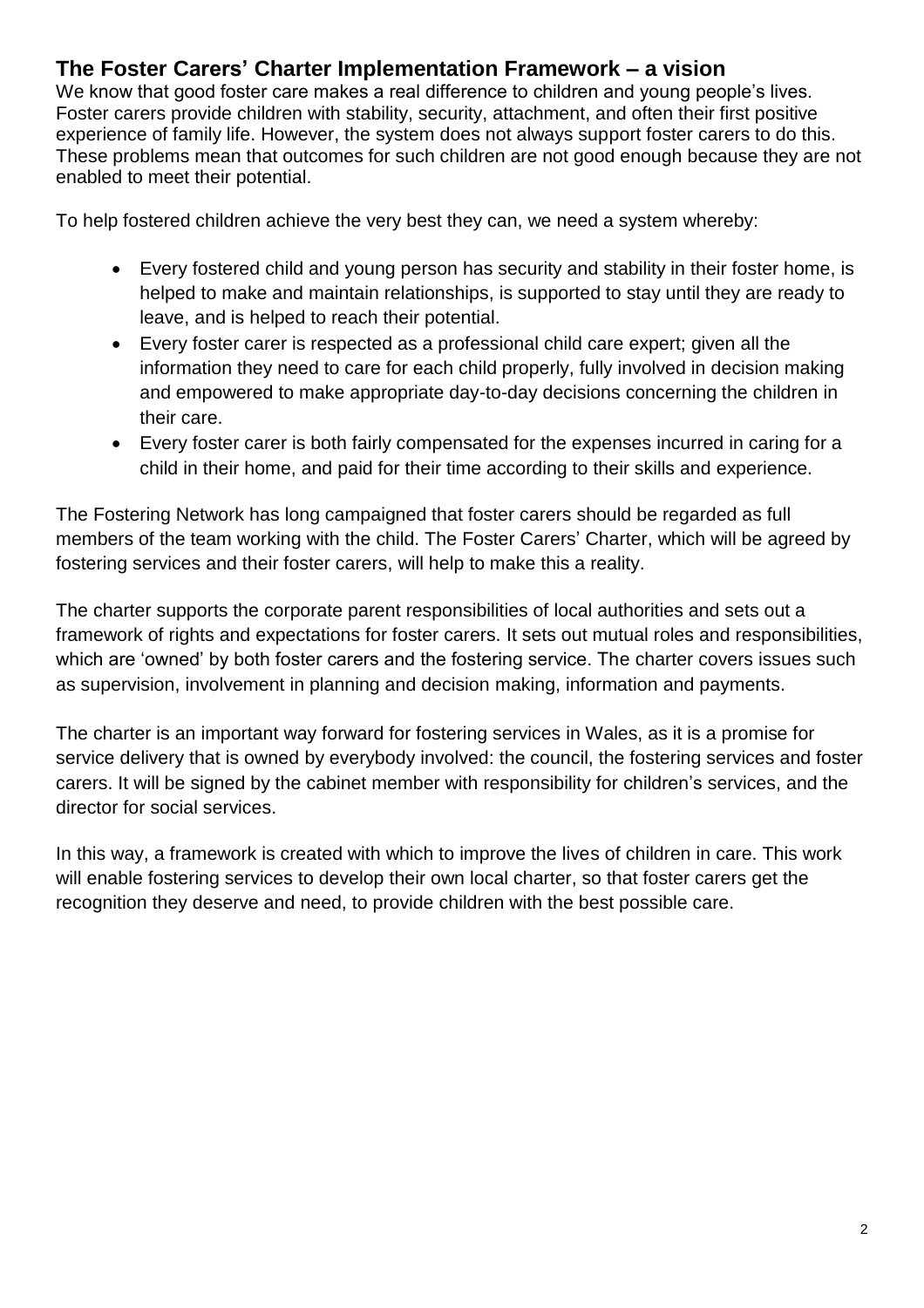## **Introduction**

The Fostering Network first produced The Foster Carers' Charter in 2011, in consultation with its members. In 2015, the charter was revised and launched by the Minister for Health and Social Services, Mark Drakeford AM, at a Senedd reception held by The Fostering Network.

This implementation framework embraces the charter and takes it to the next level: translating the ideals into concrete actions that can be taken by a wide range of partners to bring about real and measurable improvements in foster care for people across the country. The Fostering Network plans to build on this and produce a bilingual toolkit to support implementation that will focus on the roles of councillors, foster carers and local government officers.

A wide range of partners have worked together to produce a framework that really works for organisations on the ground. The framework includes practical ideas for how everyone engaged in foster care can make this charter a reality. The framework focuses on improving outcomes, quality and value for money, and making sure that people who are involved in foster care services are fully involved - *no decision about me, without me*. Some of the suggestions may seem simple, but sometimes simple changes have the biggest potential to improve people's lives.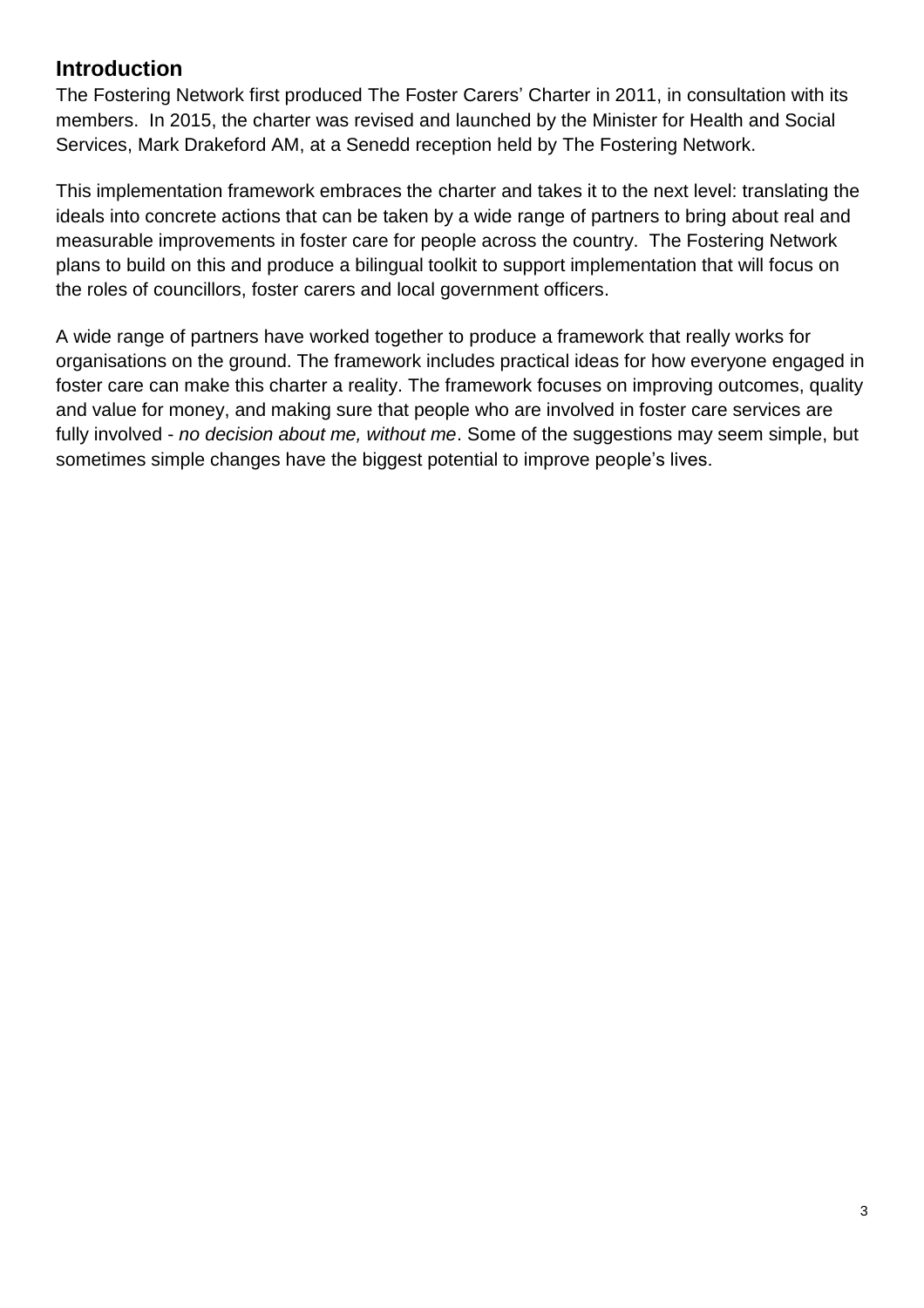# **About The Fostering Network**

The Fostering Network is the UK's leading fostering charity. We are the essential network for fostering, bringing together everyone who is involved in the lives of fostered children. We support foster carers to transform children's lives and we work with fostering services and the wider sector to develop and share best practice.

We work to ensure all fostered children and young people experience stable family life and we are passionate about the difference foster care makes. We champion fostering and seek to create vital change so that foster care is the very best it can be.

## **Our work in Wales**

The Fostering Network in Wales has a long history of delivering targeted programmes and interventions that contribute to transforming the lives of hundreds of children and young people who are looked after.

The Foster Carer's Charter is part of our Fostering Excellence programme, our three-year national programme which aims to make a significant contribution to improving outcomes for looked after children. Through our bespoke and comprehensive programme of work we will support foster carers, by providing a variety of training, advice and support through topical masterclasses, our Fosterline Wales advice line and Wales' first foster carer ambassador scheme. The programme will also support fostering services to improve foster carer recruitment and retention, whilst also implementing the Foster Carers' Charter across Wales.

Another of our key themes has been to promote the educational needs and attainment of looked after children. We have worked closely with Cardiff University (CASCADE) and disseminated the important messages contained within their report *Understanding the Educational Experiences and Opinions, Attainment, Achievement and Aspirations of Looked After Children in Wales*. Furthermore, with funding from Welsh Government, we have published a *Foster Carers' Guide to Education in Wales* and two foster carer magazines, *Making it Happen* and *Greater Expectations,* which aim to inspire and support foster carers.

## **The wider strategic context in Wales**

Improving outcomes for looked after children remains a key priority for the Welsh Government and its partners in all sectors. They acknowledge that the strategic, operational and financial context for looked after children services as a whole will be very challenging for the foreseeable future.

## **The Social Services and Wellbeing Act**

The Social Services and Wellbeing Act establishes Wales' first legal framework for social care in post-devolved Wales. Legislation relevant to looked after children is set out in this Act, in part 6, which details the duties of the local authority in accommodating and supporting children in their care. A code of practice has been issued which provides further practical guidance on what the duties mean in practice.

Importantly for The Fostering Network, the Act states the importance of the role of the third sector and places a duty on local authorities to recognise this. This is important as it gives organisations like ours legitimacy, in 'co-producing' new programmes and interventions in partnership with local authorities.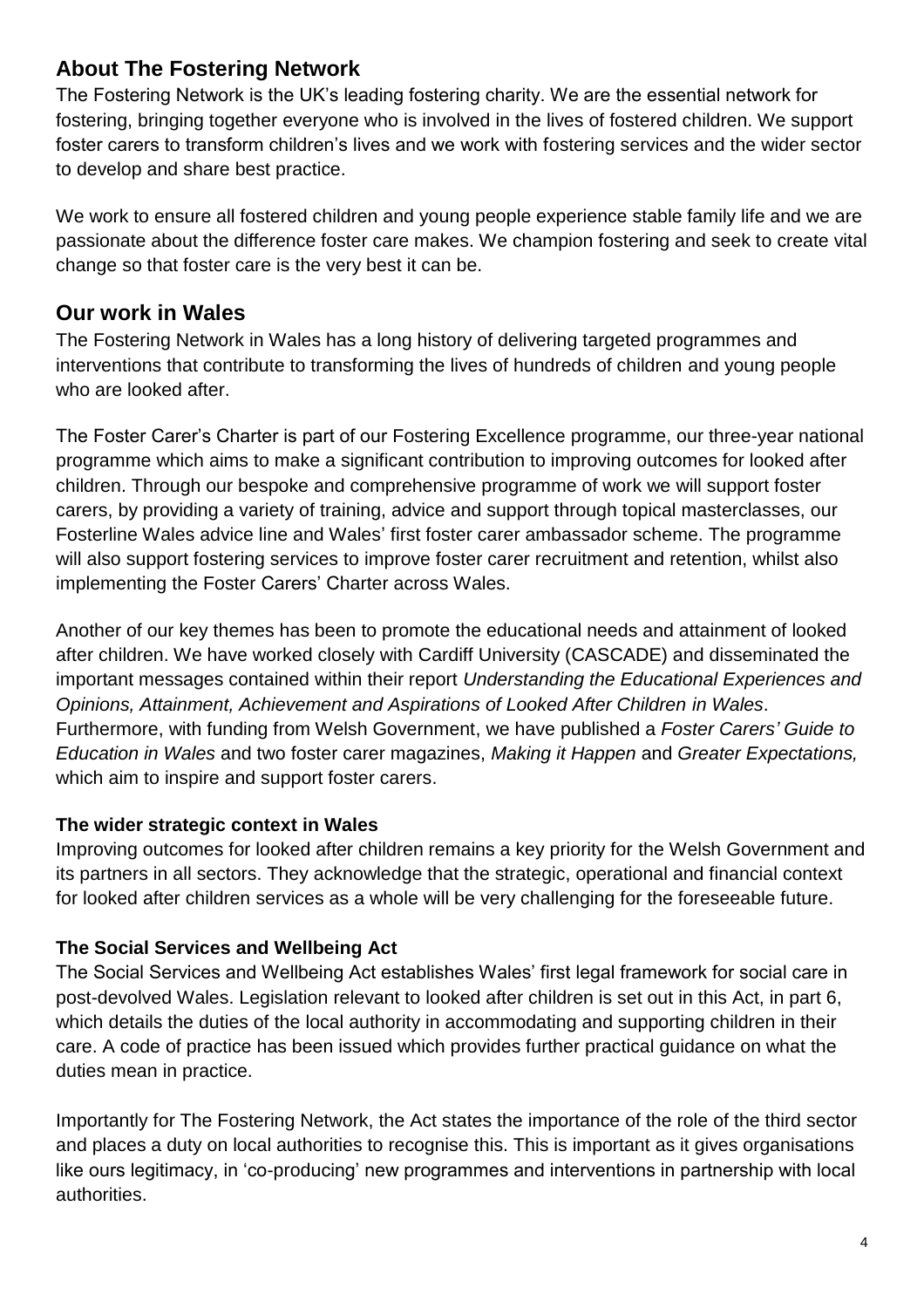#### **The Wellbeing of Future Generations Act, 2015**

The Wellbeing of Future Generations Act, 2015 establishes seven national wellbeing indicators, which it is the responsibility of local public service boards to respond to, and measure progress towards. In the delivery of all of The Fostering Network programmes it is important to be cognisant both of the wellbeing indicators and the work underway across public services towards specific goals.

## **The National Fostering Framework**

The framework will concentrate on more efficient use of scarce resources and achieving greater consistency of both approach and outcome. There is also a general agreement that a model of national, regional and local is appropriate. The work was undertaken in two stages, Phase 1 established the case for change, and potential business case, which was consulted on widely across the sector. A set of recommendations were established and Phase 2 is currently developing a model for the practical implementation of the recommendations.

#### **Social Care Wales**

From April 2017, the Care Council became Social Care Wales, with a broader remit bringing together workforce development and regulation, service improvement and research. One of their key functions will be to develop the social care and early years' workforce, by expanding on previous workforce qualifications and resources, and agreeing priorities for funding social care training.

Early indicators are that there is strong support for looked after children and dementia to be the next priorities for service improvement. Their consultation with the childcare sector identified some keys requirements in relation to training; such as improved access for foster carers, more awareness training for professionals in education and health settings, and more joint cross sector training opportunities. Permanence, transitions challenging behaviour and socialist interventions such as therapeutic play emerged as key themes. The messages from their consultation activity are consistent with our own, and reinforce the vision for The Fostering Network's learning and development service as a hub for the training of all childcare professionals involved with looked after children, with the expertise and reach to promote effective joint working to support children with increasingly complex needs.

#### **Review of Social Care Qualifications Framework**

In 2001, the Care Council worked in partnership with the sector to develop our first Social Care Induction Framework. Now this is being reviewed and The Fostering Network Wales has been involved in the consultation process. The aim is for the induction programme to be suitable for all working with children,including foster carers. This may replace the non-mandatory Induction Framework for Foster Carers and Short Break Carers in Wales. We are still awaiting the outcome of the review which aims to be completed in September 2017.

In addition, Social Care Wales has begun a review of Health and Social Care qualifications and will introduce a new pathway to replace the Qualifications and Credit Framework (QCF) from September 2018 (ready to teach from September 2019). The Continuing Professional Education and Learning Framework (CPEL) will also be due for review by 2020. There have also been suggestions that registration of foster carers will be on the agenda in the near future.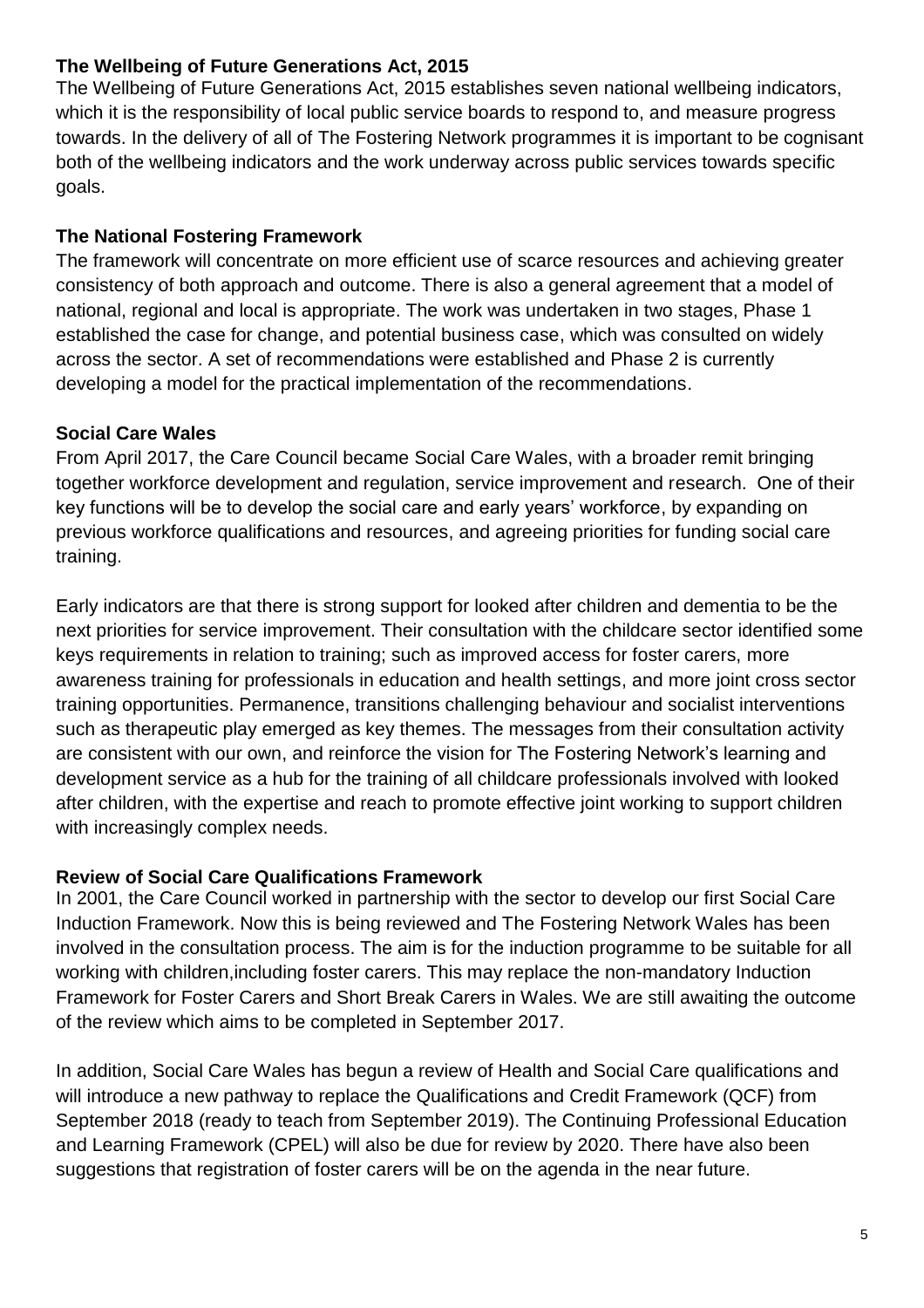# **About the Foster Carers' Charter Implementation Framework**

The Foster Carers' Charter Implementation Framework was initiated in 2016, with the objective of supporting the effective and successful implementation of The Fostering Network's Foster Carers' Charter launched in 2015. This framework has been designed and developed with participation of fostering stakeholders including local councillors, local government officers, social worker practitioners and foster carers.

In June 2015, to improve the status of foster carers, The Fostering Network with the support of ADSS Cymru and WLGA, launched The Foster Carers' Charter in Wales. The charter sets out mutual roles and responsibilities, which are 'owned' by both foster carers and the fostering service. In this way a framework is created, with which to improve the lives of children in care. The charter covers issues such as supervision, involvement in planning and decision making, information and payments. The charter is an important way forward for fostering services in Wales, as it is a promise for service delivery that is owned by everybody involved: the council, the fostering services and foster carers. It will be signed by the cabinet member with responsibility for children's services, and the director for social services.

The Fostering Network has long campaigned for foster carers to be regarded as full and equal members of the professional team working with a child. A charter that is agreed by fostering services and their foster carers will help to make this a reality. This charter has an important role to play in providing all those involved in fostering with a clear statement about what foster carers need and deserve, as well as what has to improve.

## **Development of The Foster Carers' Charter Implementation Framework**

This Foster Carers' Charter Implementation Framework was initiated in 2016, with the objective of supporting the effective and successful implementation of the Foster Carers' Charter 2015. It has been designed and developed with a target audience of anyone involved in the implementation of the Charter so, for example, councillors, local government officers, social worker practitioners and foster carers etc.

The Fostering Network will:

- establish a Foster Carers' Charter national working group, and a framework for implementation agreed by the end of year one
- produce a bilingual toolkit for officers, elected members and foster carers and a children's version of the charter developed, published and promoted throughout Wales by the end of year two
- by the end of year three, all 22 local authorities will have been supported to implement the charter and realise its potential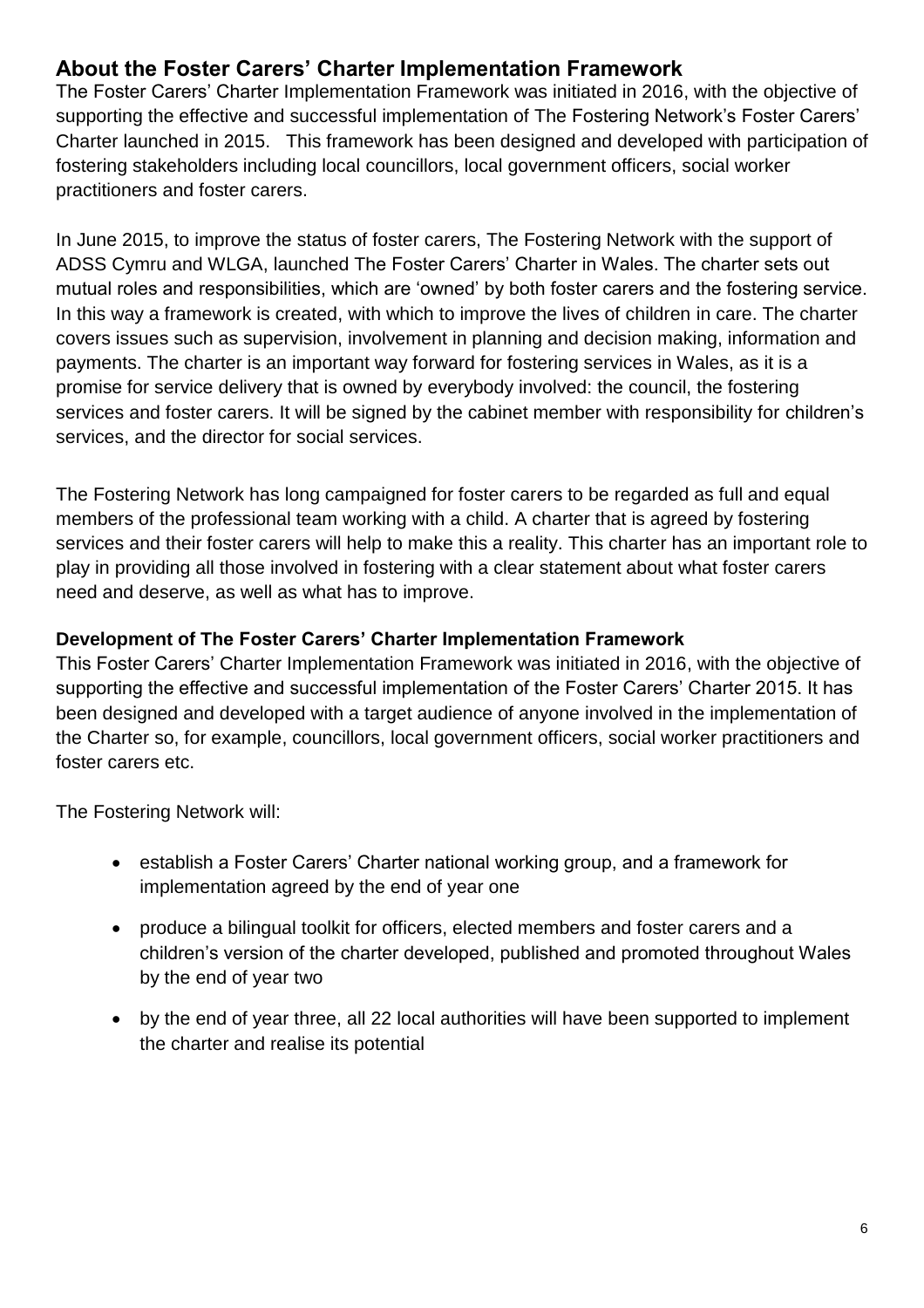#### **How to use this framework**

The framework to implement and measure the Foster Carers' Charter is divided into four parts:

• **Part One** sets out what the charter's vision will look like in reality.

• **Part Two** sets out how progress in implementing the charter could be monitored and reported.

• **Part Three** sets out what local organisations – both individually and collectively – can do to implement the charter.

• **Part Four** sets out how local action will be aided by the Welsh Government and other national bodies and organisations.

The sections of the framework are modular and are not 'stepping stones'. They can be read together, to build up a picture of local implementation, and of what the future fostering system will mean for foster care, or they can be read separately, as standalone guides to what each partner can contribute.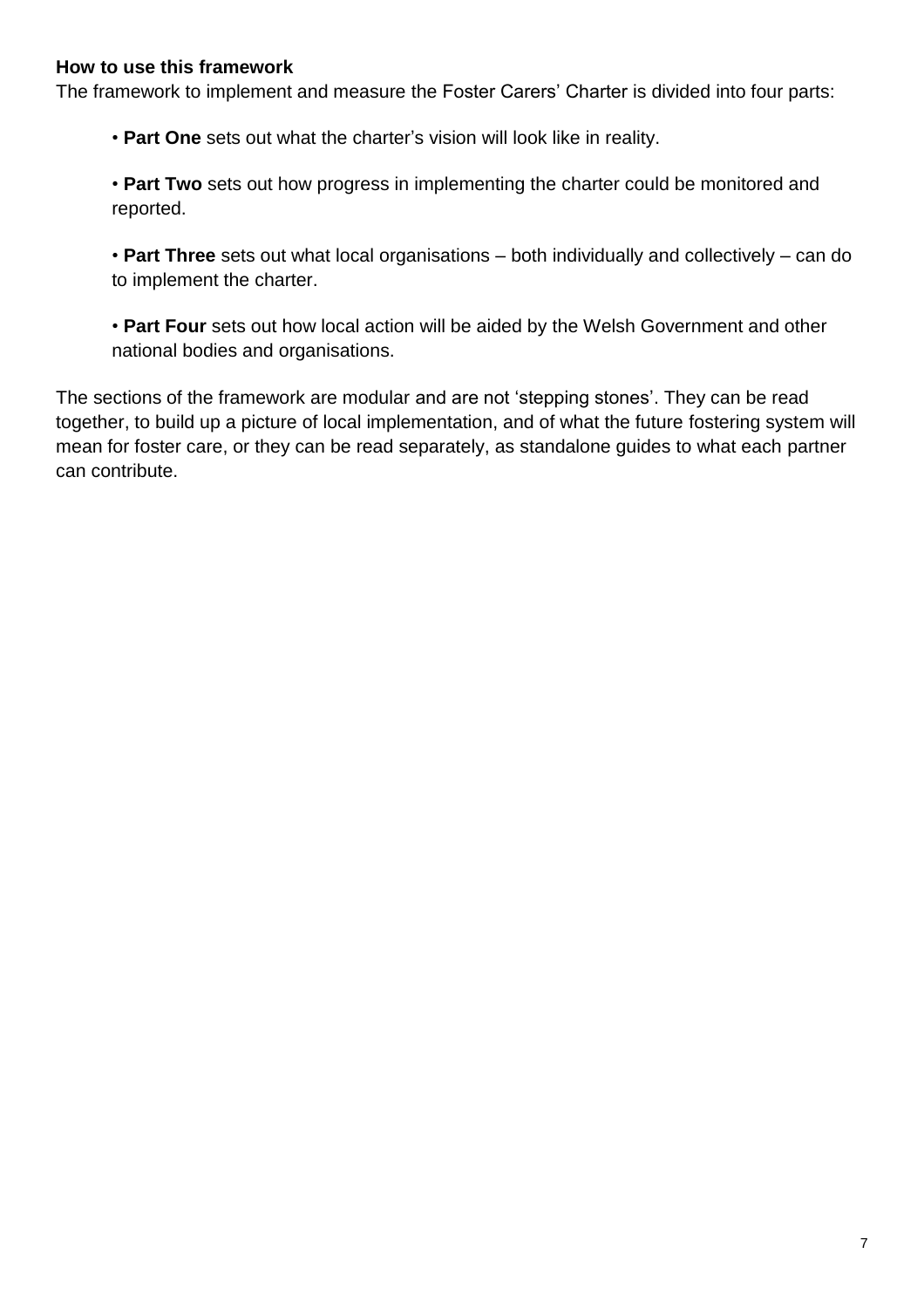# **Part one Translating the charter into reality**

What will the charter's vision and promise look like in reality?

The Foster Carers' Charter sets out the roles and commitments for both the fostering service and their foster carers.

## **The fostering service's role**

The fostering service aims to provide stable and first-rate foster care for children who are valued, supported and encouraged to grow and develop as individuals. To achieve this aim, we recruit, train and approve foster carers and deliver ongoing support to them, in order to give them the skills and confidence they need to develop meaningful relationships with the children and young people they care for, and provide stable and loving homes while they are part of the foster family.

## **The foster carer's role**

Foster carers are at the heart of the foster care service. We are assessed, trained and supported to look after children and young people by developing meaningful relationships in a family environment, providing them with stability, care, love and an opportunity to grow and develop and to reach their potential.

A foster carer's relationships with other members of the team around the child are based on mutual trust and respect.

## **Achieving this for everyone and in the most effective way will mean that:**

Foster carers will:

- know what their role is
- be clear about the expectations of them
- be treated with respect and receive consistent support, advice and supervision
- take part in learning and development, use skills and approaches that make a positive impact and enable the child to reach his or her potential
- provide positive role models
- treat the foster child as they would their own child in advocating for all aspects of the child's development, including educational attainment, physical and emotional health and wellbeing and co-operate fully as part of a team with other key professionals in the child's life.

The fostering service will:

- listen to, involve foster carers and their foster children in decision-making and planning and provide foster carers and their foster children with full information about each other.
- achieve a confident, competent pool of engaged carers, skilled and able to meet the needs of vulnerable children to the highest possible standard
- have a solid foundation to achieve the improved working relationships with the team and their children
- share best practice.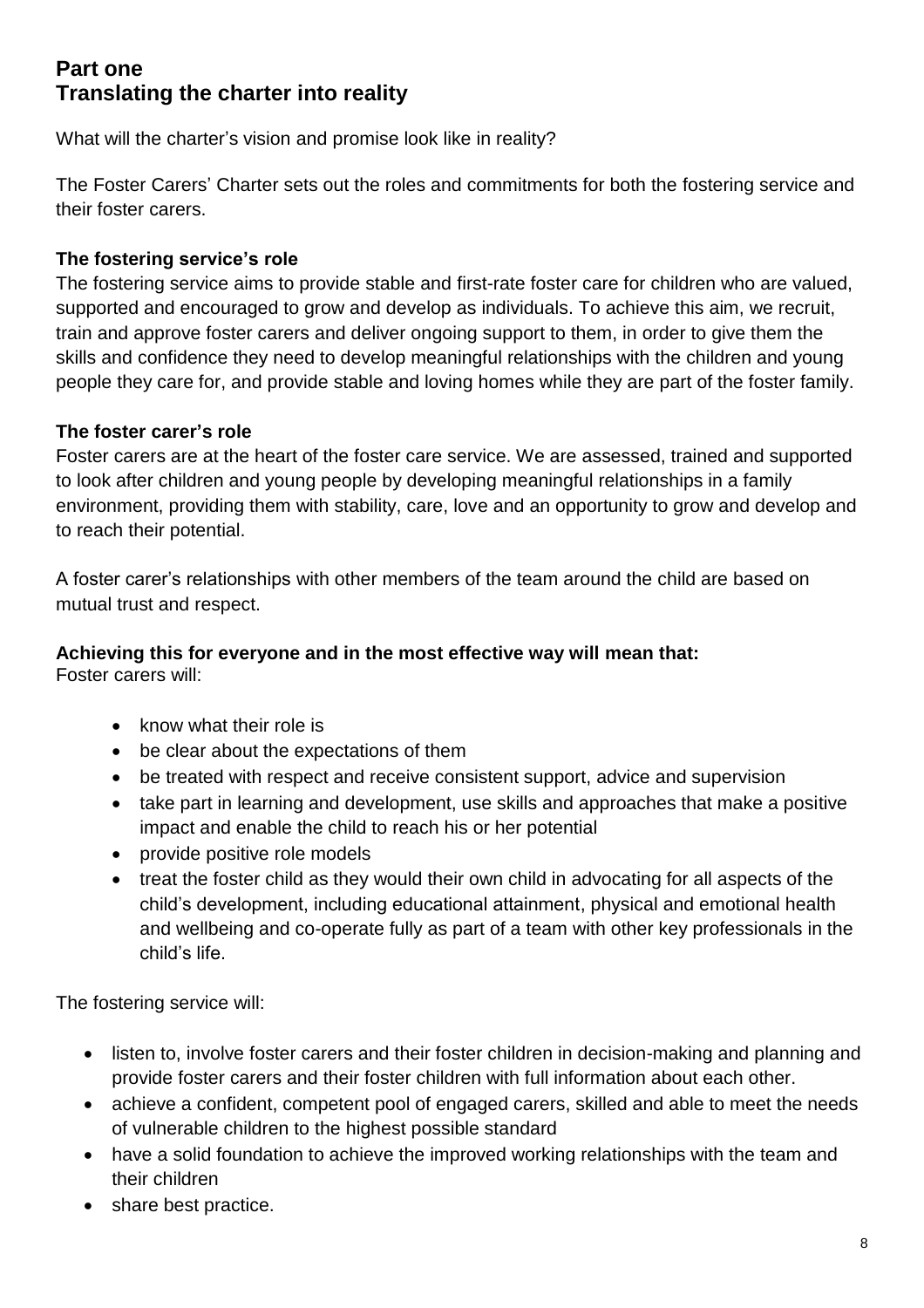Children in foster care will:

- have a consistent experience where all of their needs are met
- experience as full a family life as possible as part of a loving foster family with carers who can make everyday decisions as they would for their own child, and without the child feeling that they 'stand out' as a looked after child
- have the ability to achieve the best possible individual outcomes, with improved self-esteem and a positive future ahead of them
- be central in the decision-making process
- be able to develop their own identities and aspirations, fulfil their potential and take advantage of all opportunities to promote their talents and skills
- be listened to.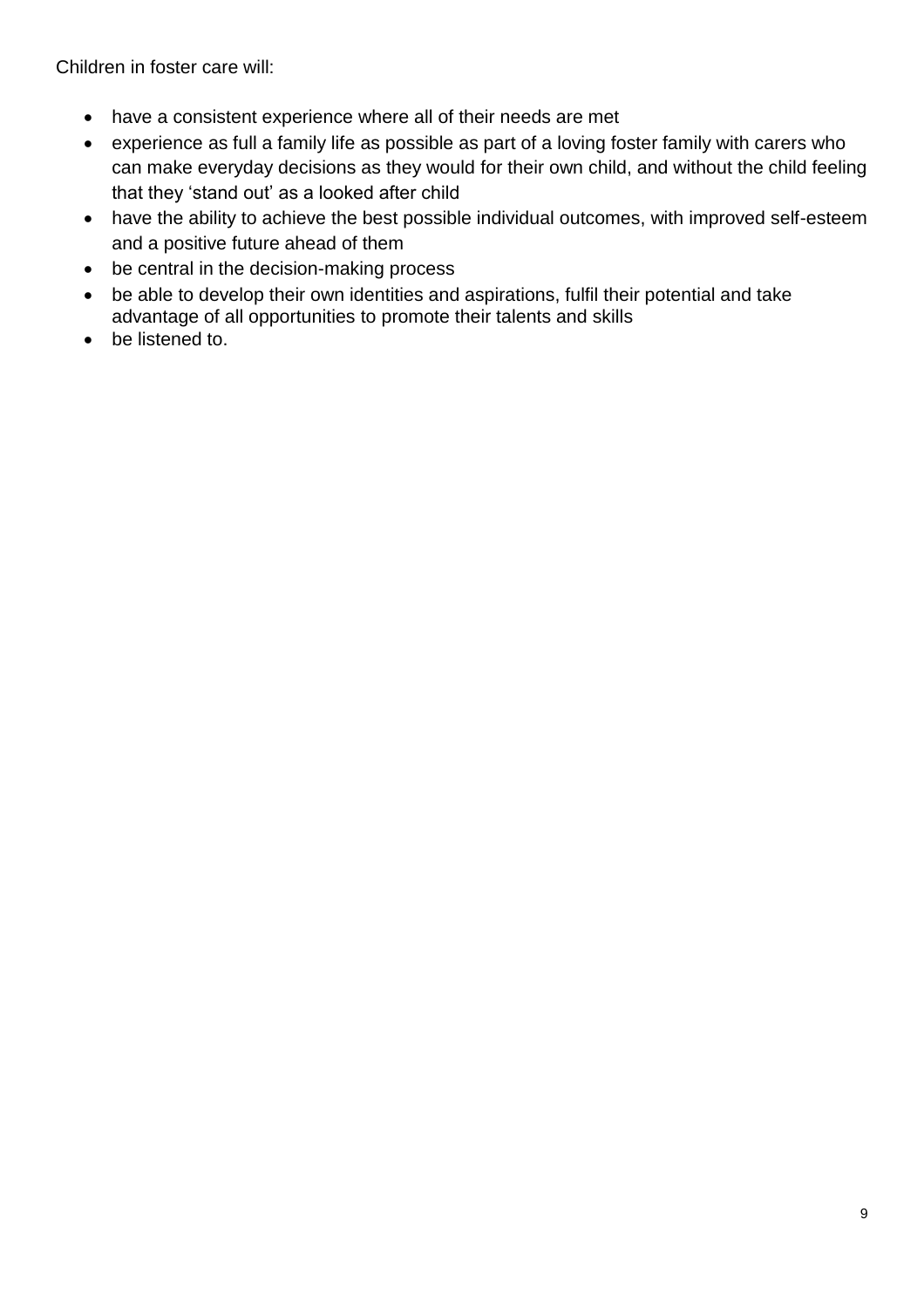# **Part two Monitoring progress of the Foster Carers' Charter**

How can progress in implementing the Charter be monitored and reported?

Monitoring and reporting on progress in implementing the charter – knowing whether we are making a difference – will be vital not only in holding services and partners to account, but also to guide future efforts and actions.

The toolkits that will be developed during 2017 will provide further guidance and self-assessment and describe further how to evidence your progress against the framework and charter.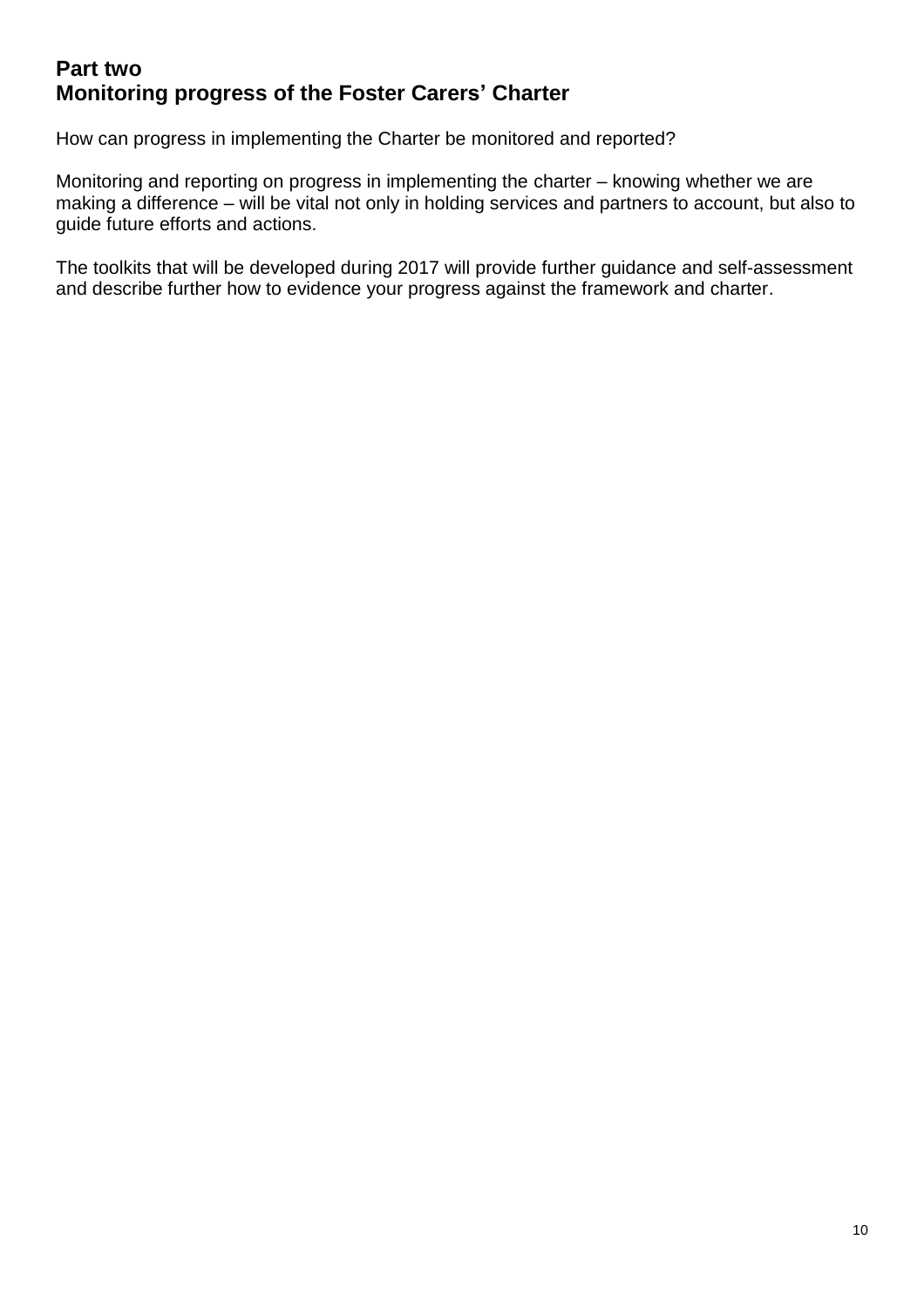# **Working in partnership**

| <b>Foster carers</b><br>We will demonstrate a high standard<br>of care and conduct.                                                                                                                                                                                                                                                                                                                                                                                                                                                                                                                                                                                                            | <b>Fostering services</b><br>We recognise that foster carers have<br>skills and expertise and make the<br>biggest difference to the everyday                                                                                                                                                                                                                                                                                                                                                                                                                 | This means that:<br>There will be mutual<br>respect between the<br>foster carer and the                                                                                                                                                                                                   | We will know this<br>because:<br>Relationships will be<br>$\bullet$<br>strong between the                                                                                                                                                                                                                                                                                                                                                             |
|------------------------------------------------------------------------------------------------------------------------------------------------------------------------------------------------------------------------------------------------------------------------------------------------------------------------------------------------------------------------------------------------------------------------------------------------------------------------------------------------------------------------------------------------------------------------------------------------------------------------------------------------------------------------------------------------|--------------------------------------------------------------------------------------------------------------------------------------------------------------------------------------------------------------------------------------------------------------------------------------------------------------------------------------------------------------------------------------------------------------------------------------------------------------------------------------------------------------------------------------------------------------|-------------------------------------------------------------------------------------------------------------------------------------------------------------------------------------------------------------------------------------------------------------------------------------------|-------------------------------------------------------------------------------------------------------------------------------------------------------------------------------------------------------------------------------------------------------------------------------------------------------------------------------------------------------------------------------------------------------------------------------------------------------|
| We will:<br>Demonstrate our expertise and<br>make use of our skills to the best<br>of our ability.<br>Provide children with a positive<br>$\bullet$<br>experience of family life.<br>Attend meetings about the<br>$\bullet$<br>children and young people we<br>care for.<br>Work with the agencies involved<br>$\bullet$<br>with the child such as school,<br>health and religious<br>establishments.<br>Show a willingness to work with<br>$\bullet$<br>birth parents, wider family and<br>people significant in a child's life.<br>Meet the standards set out in<br>fostering regulations and<br>guidance and follow<br>departmental policies and<br>procedures.<br>Respect confidentiality. | lives of children in care.<br>We will:<br>Value your skills and expertise<br>equally to those of other<br>professions.<br>Recognise that you are the<br>people who live with children<br>every day and know them best.<br>Include you in all meetings that<br>$\bullet$<br>affect you and the children you<br>care for.<br>Ensure that our fostering service<br>$\bullet$<br>will meet the standards set out in<br>fostering regulations and<br>guidance.<br>Treat you without discrimination<br>and respect you as a colleague.<br>Respect confidentiality. | fostering services.<br>All stakeholders will<br>be party to all<br>meetings.<br>Regular and clear<br>communication will<br>take place between<br>all stakeholders in the<br>child's life.<br>Foster carers will<br>have a greater<br>understanding of the<br>child's individual<br>needs. | fostering services<br>and foster carers.<br>Complaints will be<br>$\bullet$<br>reduced.<br>Meetings will be<br>$\bullet$<br>attended regularly<br>without missed<br>appointments.<br>Relationships<br>$\bullet$<br>between foster<br>carers, birth parents,<br>wider family and<br>people significant in<br>the child's life will be<br>strong and healthy.<br>Foster carers will feel<br>$\bullet$<br>they are treated with<br>fairness and respect. |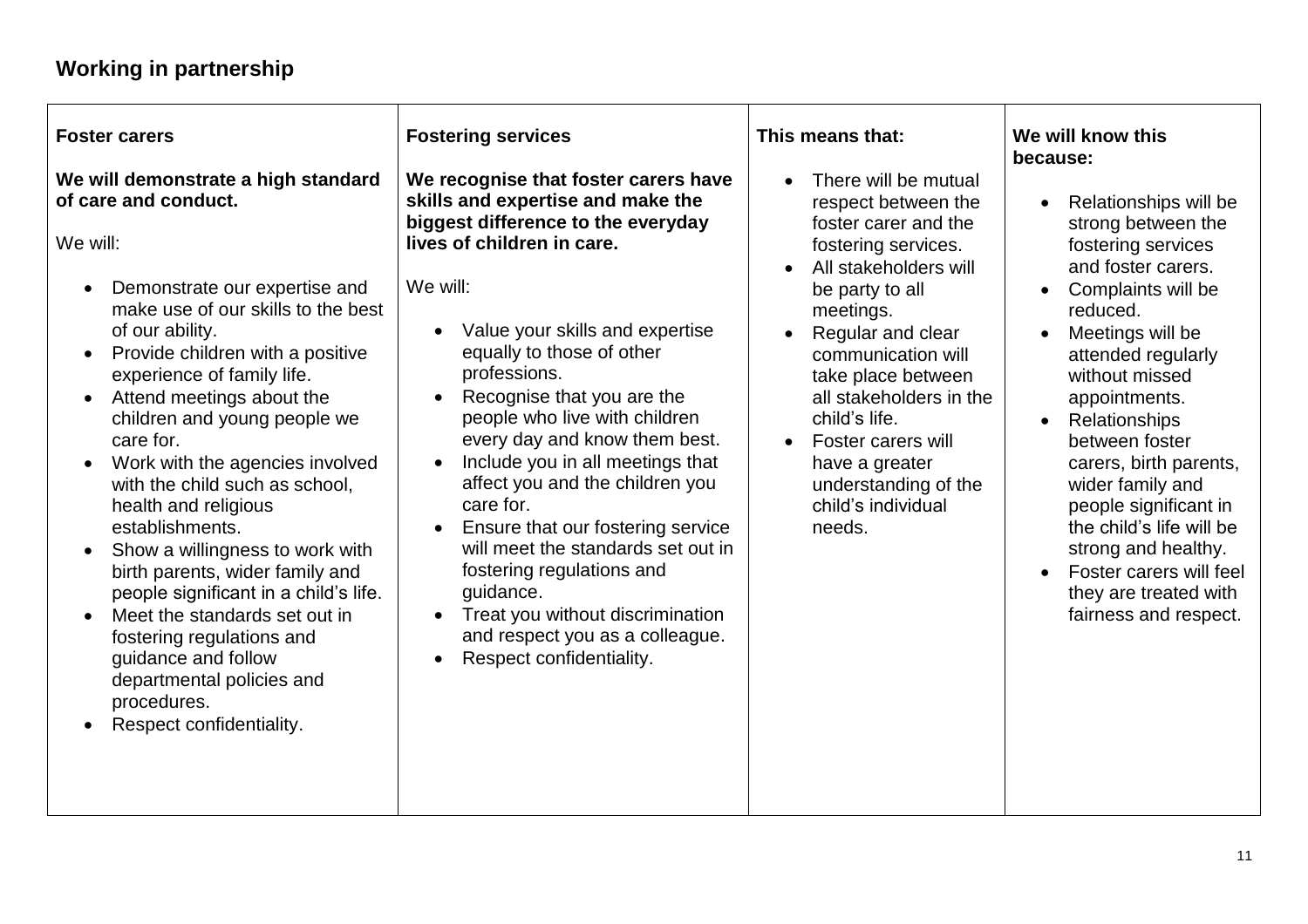## **Information**

#### **Foster carers**

**We believe that open and honest dialogue is the key to a good relationship and we will aim to build a meaningful and collaborative relationship with our supervising social worker.**

We will:

- Inform our supervising social worker about changes in our household.
- Inform our supervising social worker about any difficulties that arise for us.

#### **Fostering services**

**We know that information is vital in order for foster carers to provide care that meets the child's need.**

We will:

- Give you all the information you need in order to care safely for the child.
- Provide this information in writing prior to placement, or as soon as possible in the case of emergency placements.
- Ensure that there is a placement plan drawn up in discussion with you and agreed with you in advance of placements, or as soon as possible in the case of emergency placements.
- Provide you with information on all financial matters including tax allowances and additional entitlements.
- Provide you with full details of all relevant departmental policies and procedures.

#### **This means that:**

- There will be regular, clear communication between carers and the fostering services.
- Foster carers will be fully informed regarding their role and responsibilities.
- Information will be readily available to foster carers in all aspects of foster care and the services available.
- Fostering services will keep abreast of research developments and implement suggestions for good practice and a better quality of service, based on local and national research and engage with third sector partners such as The Fostering Network.

## **We know this because:**

- There will be a positive working relationship between foster carers and social workers.
- Foster carers will be clear and confident about their role.
- Foster carers will be clear about what is expected of them.
- Foster carers will be confident, competent and engaged.
- Foster carers will feel valued and involved in relation to plans regarding placements.
- Children will be confident they are able to access help and advice from both foster carers and their own social workers.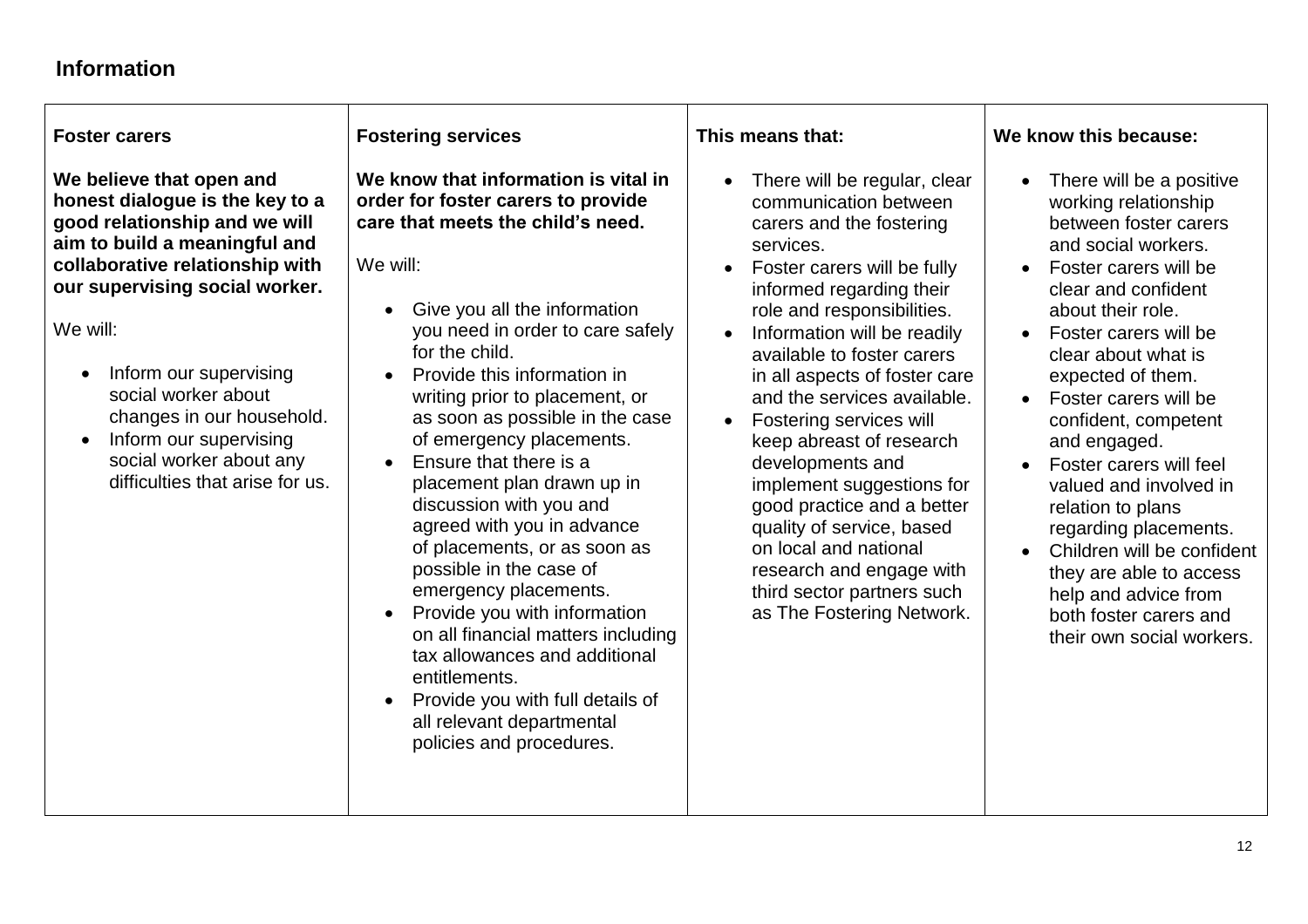| <b>Foster carers</b>                                                                                                                                                                                                                                                                                                                                                                                                                                                                                                                                                                     | <b>Fostering services</b>                                                                                                                                                                                                                                                                                                                                                                                                                                                                                                                                                                                                                                               | This means that:                                                                                                                                                                                                                                                                                                                                                                                                                                                                                                                                                                                                                | We will know this because:                                                                                                                                                                                                                                                                                                                                        |
|------------------------------------------------------------------------------------------------------------------------------------------------------------------------------------------------------------------------------------------------------------------------------------------------------------------------------------------------------------------------------------------------------------------------------------------------------------------------------------------------------------------------------------------------------------------------------------------|-------------------------------------------------------------------------------------------------------------------------------------------------------------------------------------------------------------------------------------------------------------------------------------------------------------------------------------------------------------------------------------------------------------------------------------------------------------------------------------------------------------------------------------------------------------------------------------------------------------------------------------------------------------------------|---------------------------------------------------------------------------------------------------------------------------------------------------------------------------------------------------------------------------------------------------------------------------------------------------------------------------------------------------------------------------------------------------------------------------------------------------------------------------------------------------------------------------------------------------------------------------------------------------------------------------------|-------------------------------------------------------------------------------------------------------------------------------------------------------------------------------------------------------------------------------------------------------------------------------------------------------------------------------------------------------------------|
| We must be enabled to access<br>learning and development<br>opportunities throughout our<br>fostering career. This will ensure<br>we have the skills and knowledge<br>we need and allow us to develop<br>our practice, in order that we can<br>help transform the lives of the<br>children we foster.<br>We will:<br>Be willing and able to<br>develop our skills throughout<br>our fostering career.<br>Attend relevant training.<br>$\bullet$<br>Take up opportunities offered<br>to us.<br>Let you know if we are<br>unable to attend.<br>Attend and contribute to<br>support groups. | We believe that foster carers must<br>be enabled to access learning and<br>development opportunities<br>throughout their fostering career.<br>This will ensure they have the<br>skills and knowledge they need,<br>and allow them to develop their<br>practice in order that they can help<br>transform the lives of the children<br>they foster.<br>We will:<br>Provide you and your family<br>$\bullet$<br>with appropriate and relevant<br>training by trainers who<br>understand the fostering task.<br>Enable you to develop<br>$\bullet$<br>meaningful relationships with<br>the children in your care and<br>the fellow members of the<br>team around the child. | A comprehensive training<br>$\bullet$<br>programme and learning<br>opportunities will be<br>available to develop the<br>knowledge and skills of<br>foster carers.<br>Learning and development<br>opportunities will be<br>relevant and responsive<br>to the needs of the<br>individuals attending.<br>A variety of learning<br>opportunities will be<br>offered, not just traditional<br>classroom based training.<br>Training will be provided<br>$\bullet$<br>to a very high standard by<br>using current and<br>experienced foster carers<br>and social workers to<br>facilitate training, assisted<br>by a skilled trainer. | The fostering service<br>will have a confident,<br>competent pool of<br>engaged carers, skilled<br>and able to meet the<br>needs of the child in<br>their care.<br>Encourage attendance<br>at learning and<br>development<br>opportunities where<br>little or no take-up<br>occurs.<br>With developed skills,<br>foster carers will feel<br>empowered and valued. |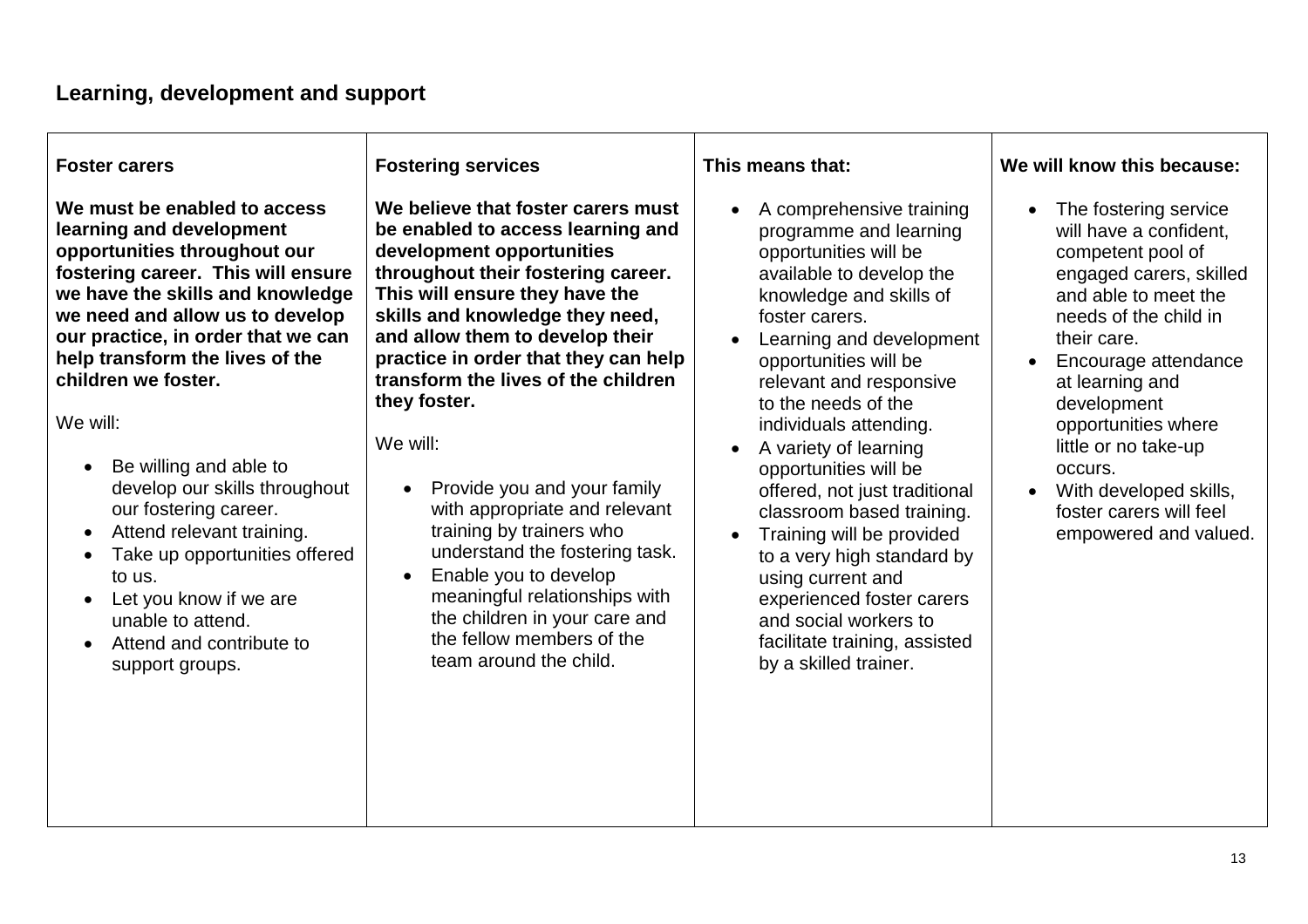|  | • Provide you with other<br>development opportunities<br>which make the best use of<br>your skills and expertise, such<br>as mentoring or providing<br>training or support. | Highly qualified and<br>$\bullet$<br>motivated staff are in post<br>who are dedicated to<br>recruitment, training,<br>assessment and support of<br>foster carers and are<br>solely focused on the<br>needs of children and<br>young people who are<br>cared for in foster<br>placements. |  |  |
|--|-----------------------------------------------------------------------------------------------------------------------------------------------------------------------------|------------------------------------------------------------------------------------------------------------------------------------------------------------------------------------------------------------------------------------------------------------------------------------------|--|--|
|--|-----------------------------------------------------------------------------------------------------------------------------------------------------------------------------|------------------------------------------------------------------------------------------------------------------------------------------------------------------------------------------------------------------------------------------------------------------------------------------|--|--|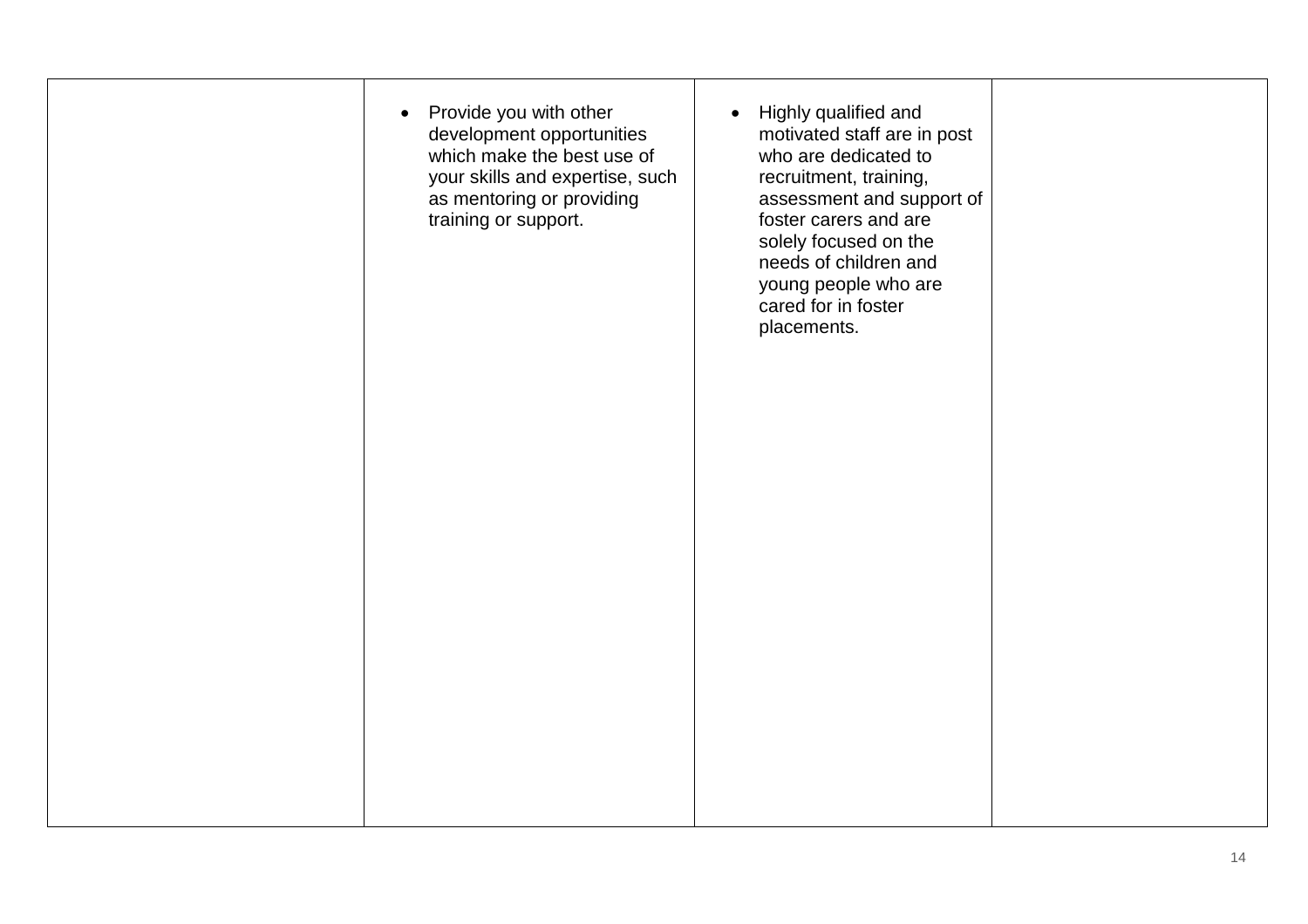# **Communication and consultation**

| <b>Foster carers</b>                                                                                                                                                                                                                                                                                                                                                                                 | <b>Fostering services</b>                                                                                                                                                                                                                                                                                                                                   | This means that:                                                                                                                                                                                                                               | We will know this because:                                                                                                                                                                                                                                                                                                                                                                                                                                                                                                         |
|------------------------------------------------------------------------------------------------------------------------------------------------------------------------------------------------------------------------------------------------------------------------------------------------------------------------------------------------------------------------------------------------------|-------------------------------------------------------------------------------------------------------------------------------------------------------------------------------------------------------------------------------------------------------------------------------------------------------------------------------------------------------------|------------------------------------------------------------------------------------------------------------------------------------------------------------------------------------------------------------------------------------------------|------------------------------------------------------------------------------------------------------------------------------------------------------------------------------------------------------------------------------------------------------------------------------------------------------------------------------------------------------------------------------------------------------------------------------------------------------------------------------------------------------------------------------------|
| We believe that open and<br>honest dialogue is the key to a<br>good relationship.<br>We will:<br>Respond to local<br>consultations and<br>discussion in order to<br>inform the development of<br>the service.<br>Meet with councillors,<br>service managers and<br>others in order to promote<br>dialogue and a good<br>working relationship.<br>Support the children in our<br>care to do the same. | We believe that open and<br>honest dialogue is the key to a<br>good relationship.<br>We will:<br>Facilitate regular<br>communication between<br>you, councillors and the<br>director of children's<br>services.<br>Ensure that we consult with<br>you in a meaningful way on<br>matters that affect you.<br>Give you timely feedback<br>from consultations. | Communication will be<br>clear and concise, in a<br>language that all<br>stakeholders are able to<br>understand.<br>Effective and accessible<br>$\bullet$<br>processes are put in place<br>to allow all stakeholders to<br>engage in dialogue. | Stakeholders will<br>$\bullet$<br>understand what is being<br>asked of them in relation<br>to consultations and<br>engagement.<br>Engagement and<br>consultation responses<br>will increase.<br>Foster carers will feel<br>valued members of the<br>team.<br>Fostering services will<br>value the contributions<br>made by foster carers<br>and children.<br>Foster carers are confident<br>in making suggestions<br>about areas for<br>improvement or where<br>changes need to take<br>place to improve the<br>fostering service. |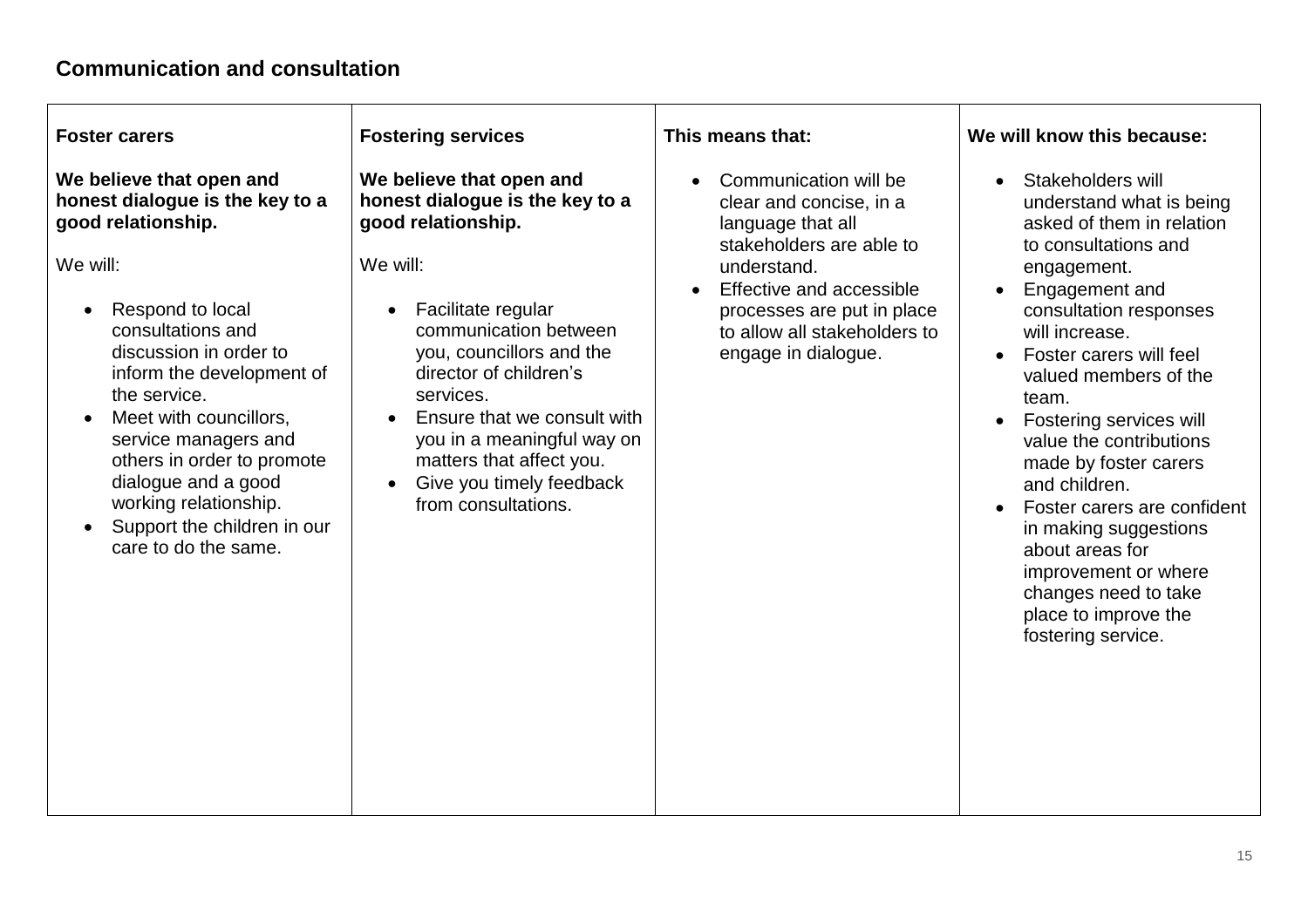**Fostering services**

**We recognise that in order for children to live a full family life, foster carers must be able to make decisions regarding the children they foster.**

We will:

- Ensure that whenever possible, you are able to make everyday decisions that mean that your fostered child is not treated differently to their peers, and can feel part of your family.
- Provide clarity about any decision you cannot take at the outset so that everyone understands who is responsible for what.

#### **This means that:**

- Information will be made available about decision making processes.
- Fostering services will be clear in communication with foster carers about their role in making everyday decisions about the child.

**We will know this because:**

- Foster carers are clear in their roles and responsibilities about who makes decisions about the child and when.
- Foster carers feel empowered that they are able to take everyday decisions.
- Foster carers are clear about any decisions they cannot make on their own.
- Children will be confident that they are not treated differently from their peers and feel part of the family.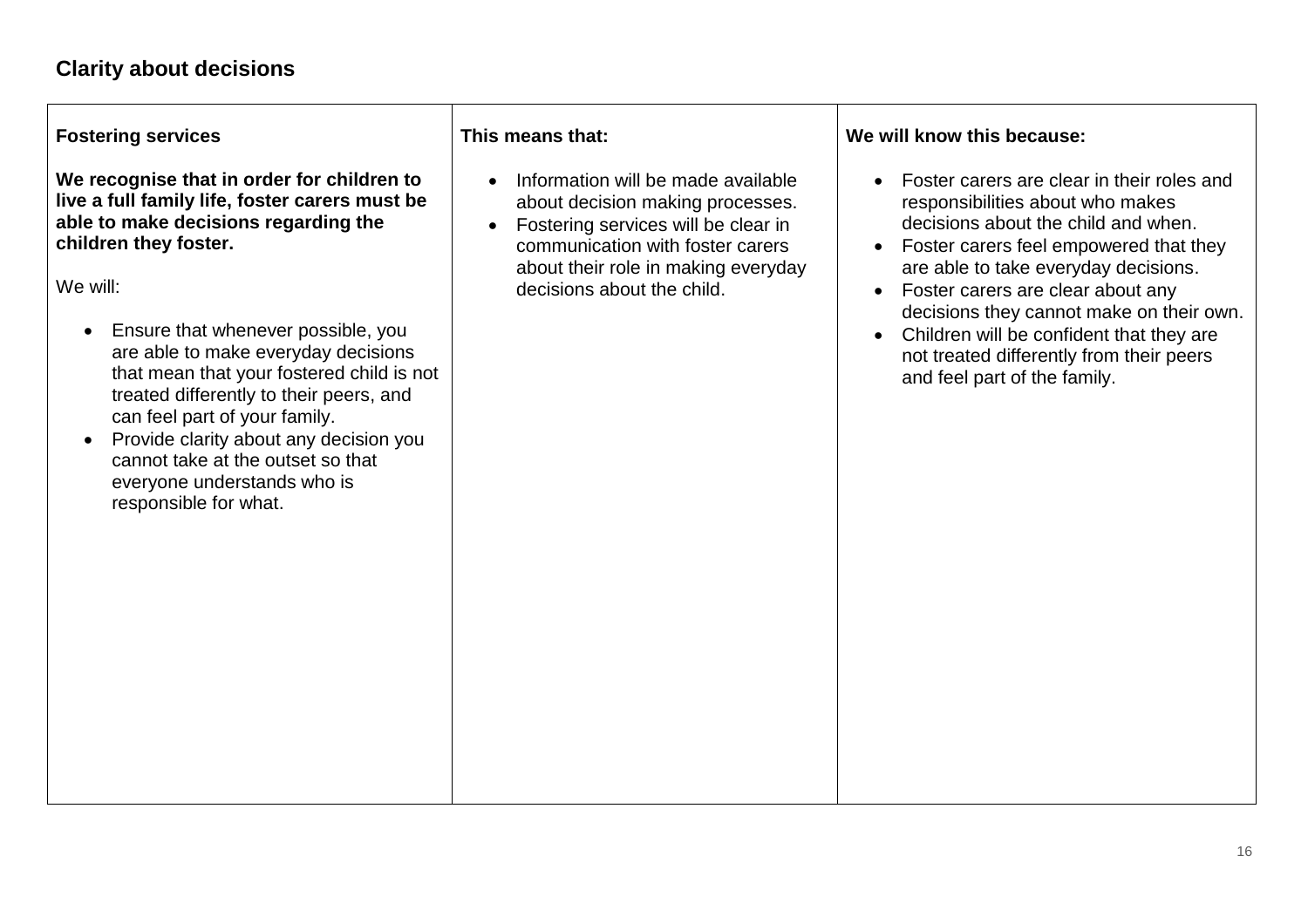## **Support**

**Fostering services We recognise that fostering is an isolating and challenging task and appropriate and timely support makes all the difference to the fostering family and to the child in your care.** We will: Respond positively to requests for additional support. • Provide you with monthly supervision and weekly phone contact. • Give you honest and open feedback. • Provide you with access to 24 hour support from people with fostering expertise. • Pay you allowances, expenses and fees in a timely manner. • Pay fees that reflect the task. • Ensure that there is a local group recognised by the fostering service where you and your family can find support and share experiences with other fostering families. **This means that:** Foster carers will be treated according to their individual needs and the needs of the child. • Communication will be a two-way process. • Feedback will be provided sensitively and in a timely manner. Information is accessible at all times. **We will know this because:** Foster carers will have access to support from qualified and experienced foster carers outside of office hours. • Foster carers can access advice and assistance from qualified social workers. • Numbers of enquiries and contact will increase. **Effective and positive relationships will be** developed between foster carers and families. Reduced complaints are received regarding late payments of allowances, expenses and fees. Foster carers feel that the remuneration for tasks is appropriate and proportionate.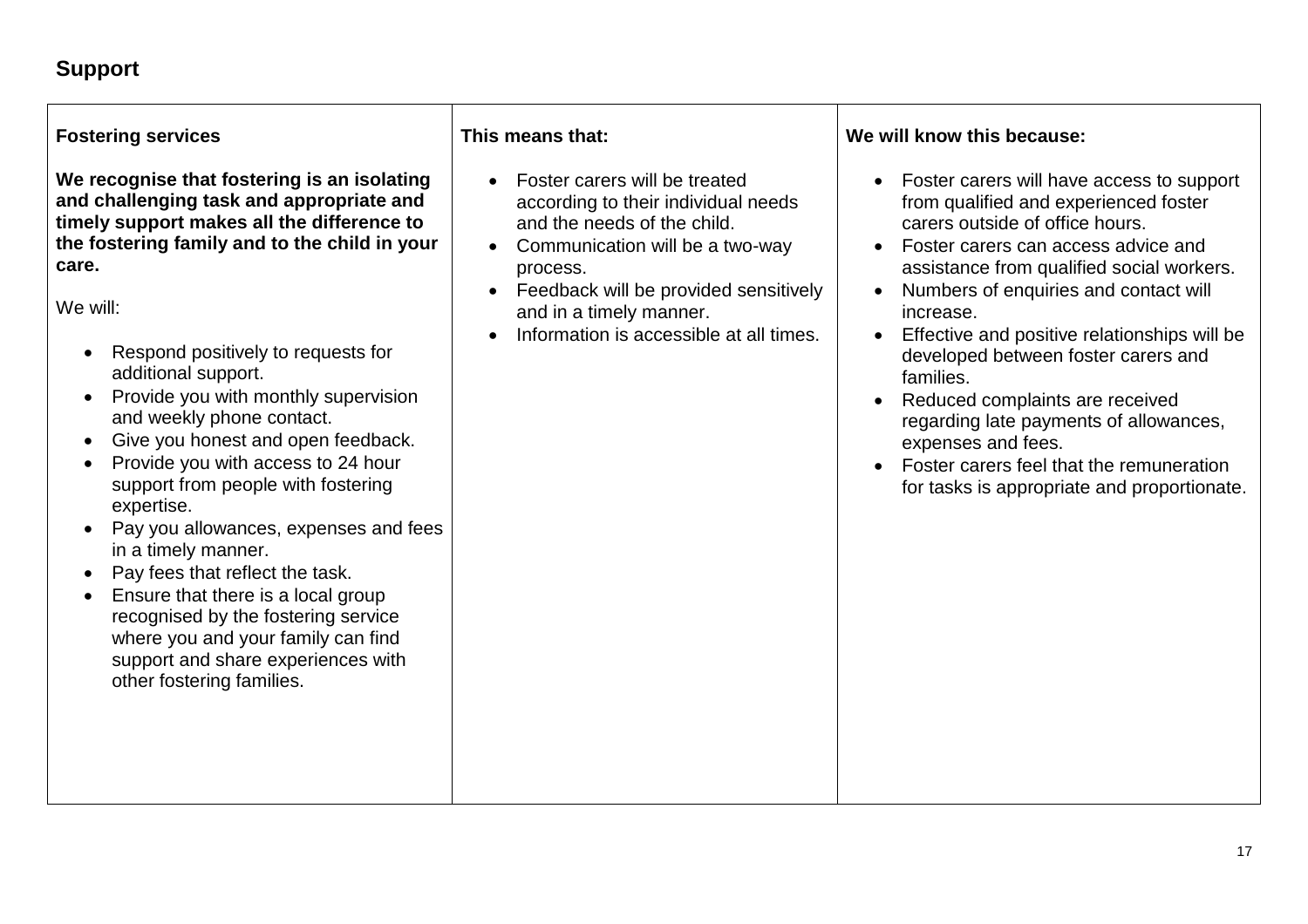#### **Fair treatment**

**Fostering services**

#### **We recognise that foster carers have a right to be treated fairly, no matter what the circumstances.**

We will:

- Consult with you before changing terms and conditions.
- Ensure openness in all of our decisions and communications with you.
- Ensure that you are treated with respect, kept informed and provided with emotional support should you be subject to an allegation.
- Provide a framework for dealing with allegations and adhere to our agreed timescales.
- Ensure that you know the arrangements or the payment of fees and allowances in the event that you are not able to foster while the subject of an allegation.

#### **This means that:**

- Fostering services will deal with complaints or allegations sensitively.
- Appropriate support will be provided to foster carers.
- Responses to complaints or allegations will be done fairly and within an agreed timescale.
- Foster carers and fostering services will adopt an open and honest problem solving culture. Where any matter is likely to give rise to a difference, the parties shall give brief particulars to the other as soon as possible, and meet for as soon as possible, and direct good faith negotiations to try to resolve the matter.

#### **We will know this because:**

- Foster carers understand that they are respected and supported.
- Foster carers are aware of any changes to terms and conditions in advance.
- Agreed timescales are adhered to by foster carers.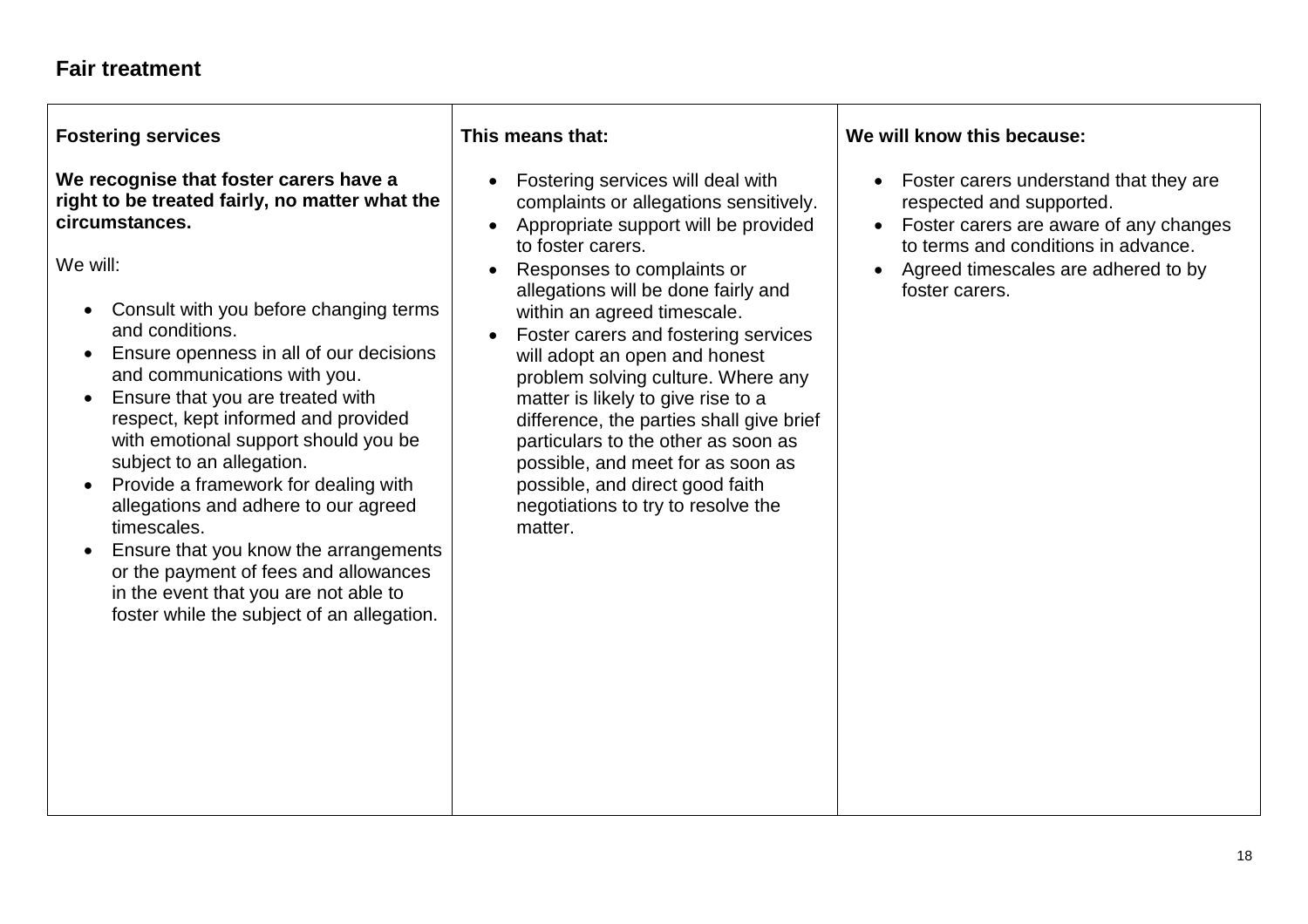# **Respect for the child**

| <b>Foster carers</b>                                                                                                                                                                                                                                                                                                                                                                                                                                                                                                                                                                                                                                                                                                                                      | <b>Fostering Services</b>                                                                                                                                                                                                                                                                                                                                                                           | This means that:                                                                                                                                                                                                                                             | We will know this because:                                                                                                                                                                                                                                                                                                                                                                        |
|-----------------------------------------------------------------------------------------------------------------------------------------------------------------------------------------------------------------------------------------------------------------------------------------------------------------------------------------------------------------------------------------------------------------------------------------------------------------------------------------------------------------------------------------------------------------------------------------------------------------------------------------------------------------------------------------------------------------------------------------------------------|-----------------------------------------------------------------------------------------------------------------------------------------------------------------------------------------------------------------------------------------------------------------------------------------------------------------------------------------------------------------------------------------------------|--------------------------------------------------------------------------------------------------------------------------------------------------------------------------------------------------------------------------------------------------------------|---------------------------------------------------------------------------------------------------------------------------------------------------------------------------------------------------------------------------------------------------------------------------------------------------------------------------------------------------------------------------------------------------|
| Every child and young person<br>should be respected as an individual<br>and be supported in meeting their<br>needs and achieving their<br>aspirations and potential.<br>We will:<br>Develop a meaningful<br>$\bullet$<br>relationship with the child:<br>understand their needs, support<br>their growth, and become an<br>advocate and champion for<br>them.<br>Respect and promote a child's<br>religious, linguistic and cultural<br>heritage.<br>Afford the same level of<br>protection and care to a child as<br>we would our own child in<br>accordance with the national<br>minimum standards.<br>Ensure the child has the right to<br>$\bullet$<br>make decisions regarding their<br>own lives, as appropriate to their<br>age and understanding. | <b>Fostering Services will</b><br>recognise that foster<br>carers may know child<br>best.<br>Fostering services will<br>$\bullet$<br>listen to the child or young<br>person<br>Fostering services will<br>keep child informed of<br>decisions affecting them.<br>Fostering services will<br>$\bullet$<br>enable child to experience<br>'normal family life' by<br>enabling FC to make<br>decisions. | Foster carers will<br>$\bullet$<br>listen to their foster<br>child and enable<br>them to be heard.<br><b>Foster carers</b><br>$\bullet$<br>understand the<br>individual needs of<br>the child particularly<br>those in relation to<br>the Equality Act 2010. | Children will be confident that<br>their needs are understood and<br>supported.<br>• Children will feel safe and<br>secure in their placement/family.<br>An increased number of<br>children are involved in making<br>decisions about their own lives.<br>Children achieve their full<br>potential.<br>Children will live without<br>$\bullet$<br>victimisation, discrimination or<br>harassment. |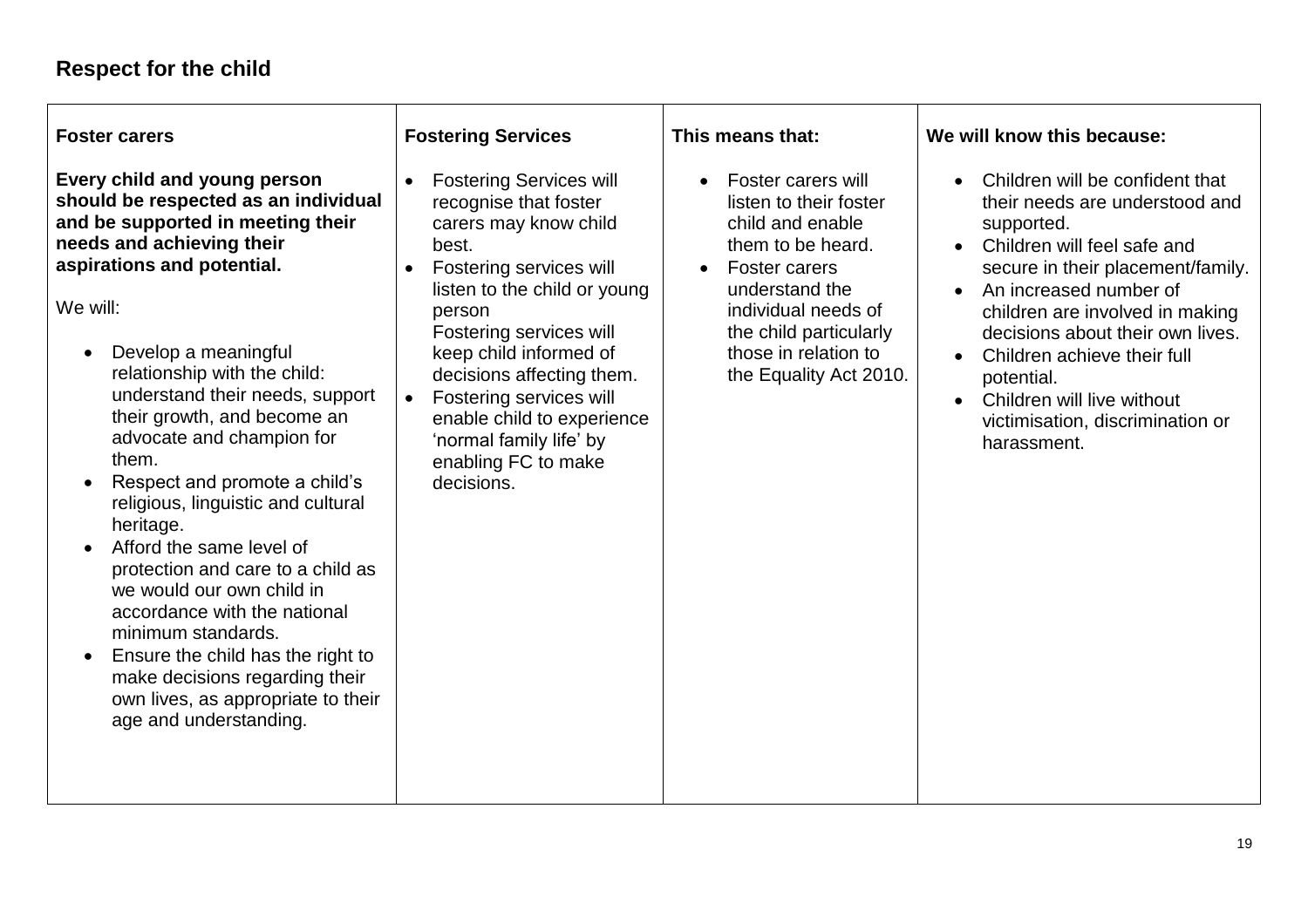# **Part three Partners and working together**

What can local organisations – both individually and collectively - do to implement the charter?

To make a real difference in fostering, a wide range of partners will need to work together. What can partners do?

- Publicise the charter prominently on the website and use it appropriately in other communications about foster care.
- Ensure the lead councillor for children's services signs the charter.
- Appoint an elected member as 'Foster Carers' Charter Champion'. This role might include raising awareness of foster care including, for example, the role of fostering services and foster carers.
- Recognise the role of children's services and the wider organisation to champion and promote the Foster Carers' Charter.
- All stakeholders require an understanding of the charter and why it has been introduced so that it becomes part of the culture and 'the way we do things around here'.
- Partners need to recognise their individual role and responsibilities in implementing the charter and to understand their accountability.
- Joint training should be provided with all stakeholders to provide a clearer understanding of each other's roles and responsibilities and to create mutual respect.
- Accessible, clear and effective engagement and consultation needs to take place with all partners involved.
- Support and promotion of the charter needs to be gained from the Social Services Improvement Agency (SSIA), Welsh Local Government Association (WLGA), Social Care Wales (SCW), Commissioners and Social Services Policy Group (SSPG).
- Any commissioned independent agencies must be made aware and adhere to the Foster Carers' Charter.
- Regularly update foster carers over time to measure progress of the charter.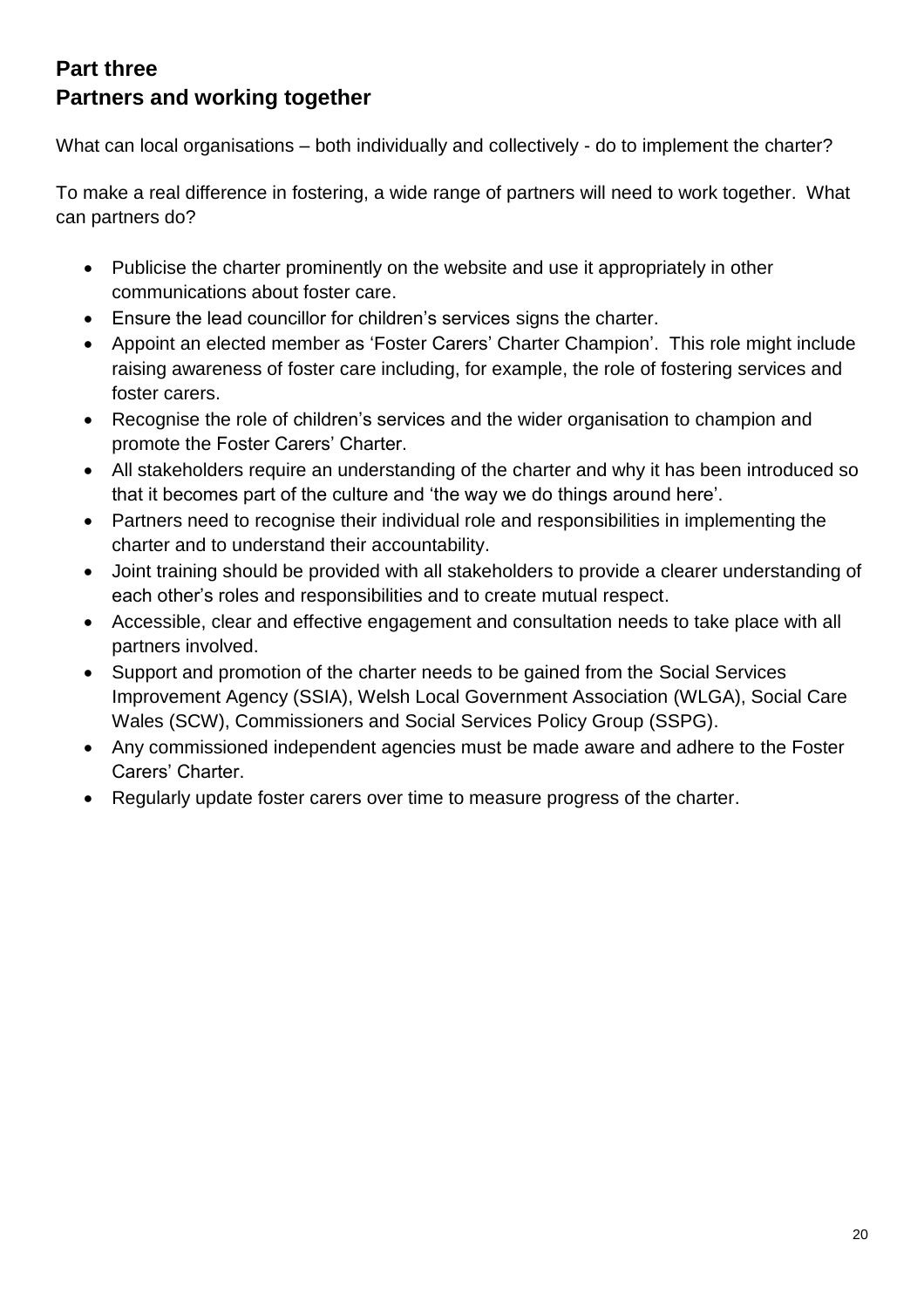# **Part four National support**

How can local action be aided by Government and other national organisations?

- The Foster Carers' Charter needs to be underpinned by the Welsh Government's National Fostering Framework.
- National organisations can sign up to and support the charter this will provide promotion at a national and local level and provide consistency.
- Raising awareness of the charter should be undertaken at national, regional and local levels.
- Implementing the charter will potentially work towards some of the goals as outlined in the Wellbeing of Future Generations (Wales) Act 2015.
- Foster carer learning and development could be standardised to create a potential qualification for foster carers.
- Foster carers and interested members of the public can lobby their local authority councillors to implement the charter locally.
- The Fostering Network will continue to promote the charter, for example, via its website as part of its Fostering Excellence programme, and through partnership working with its members and stakeholders across Wales.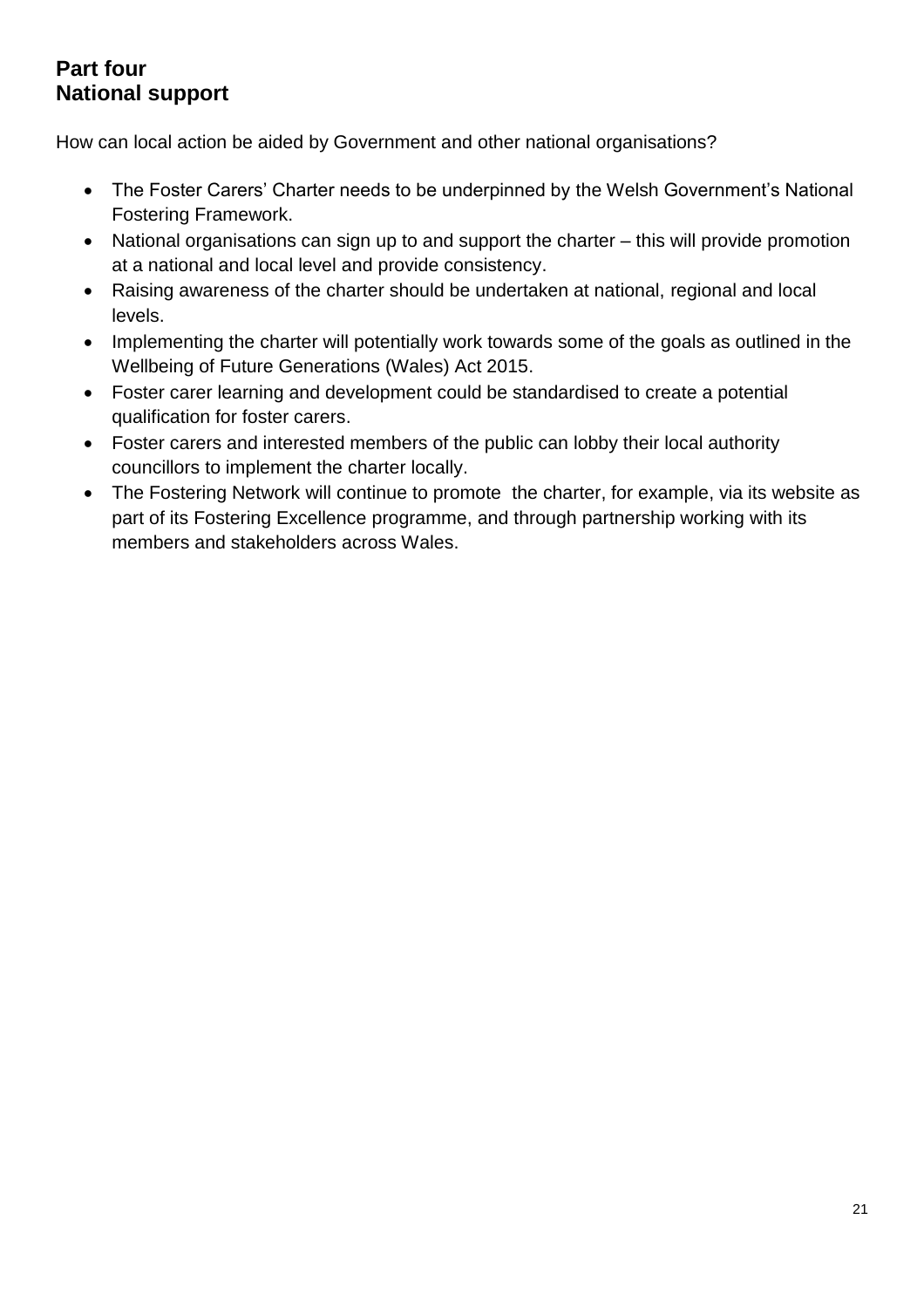# **Acknowledgements**

#### **Authors**

Anna Morgan, director, Red Shiny Apple Maria Boffey, head of operations, The Fostering Network Wales

This report has involved The Fostering Network Wales foster carer ambassadors and foster carer advisory group. They have been both generous with their time and expertise. We would like to extend our thanks and gratitude to them, as this report is grounded in, and informed by, their everyday experiences of being foster carers.

We also like to thank: The fostering teams from Swansea City and County Council, Powys County Council and Cardiff County Council. Welsh Local Government Association (WLGA) AFA Cymru Jessica Matthews, programmes manager, The Fostering Network Wales Charlotte Wooders, Fostering Excellence programme officer, The Fostering Network Wales